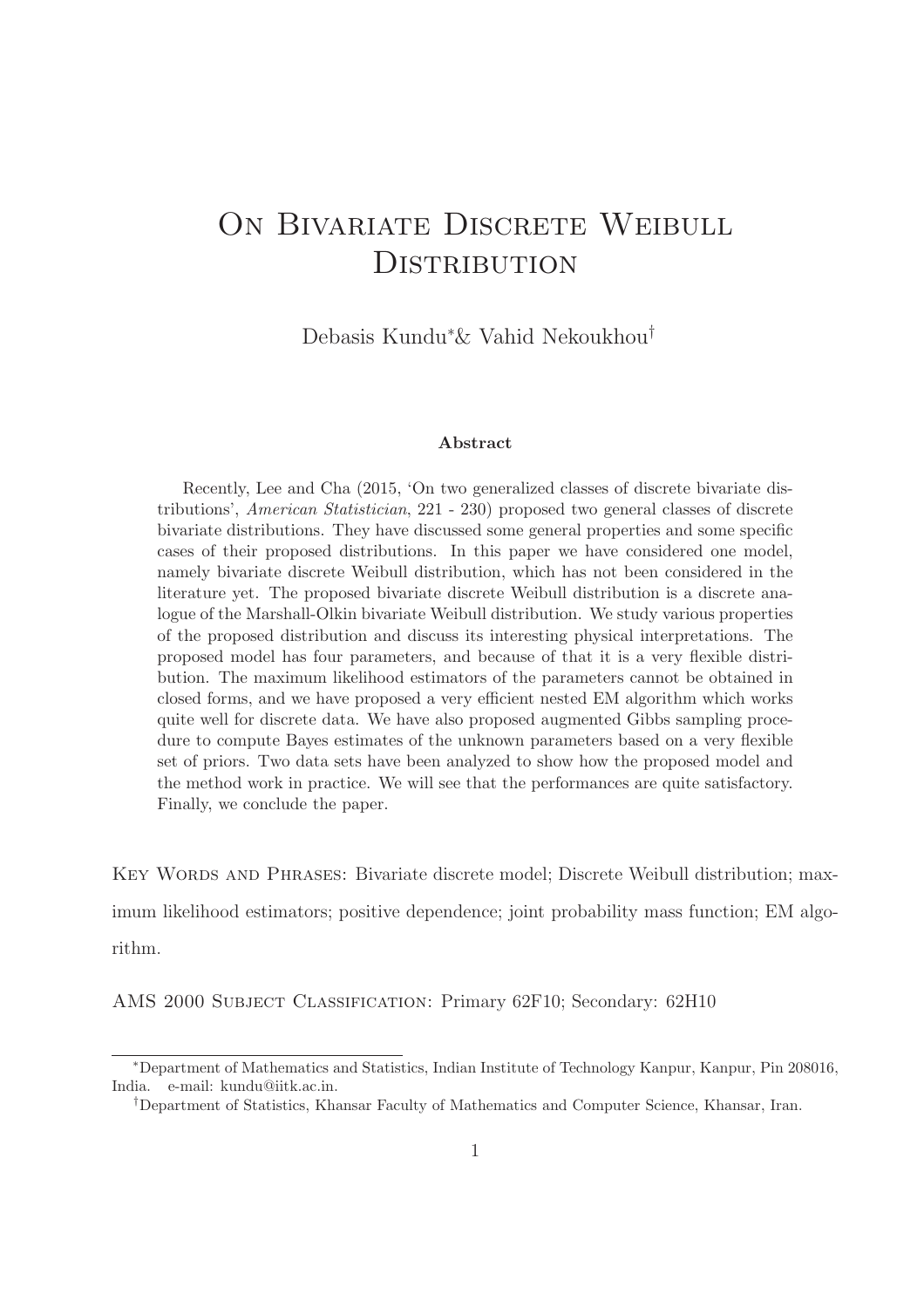### 1 INTRODUCTION

Analyzing discrete bivariate data is quite common in practice. Discrete bivariate data arise quite naturally in many real life situations and are often highly correlated. For example, the number of goals scored by two competing teams or the number of insurance claims for two different causes is an example of typical discrete bivariate data. Several bivariate discrete distributions are available in the literature. Encyclopedic surveys of different discrete bivariate distributions can be found in Kocherlakota and Kocherlakota [9] and Johnson et al. [8], see also Ong and Ng [20], Nekoukhou and Kundu [18], Kundu and Nekoukhou [12] and the references cited therein.

Recently, Lee and Cha [13] proposed two fairly general classes of discrete bivariate distributions based on the minimization and maximization methods. They discussed some specific cases namely bivariate Poisson, bivariate geometric, bivariate negative binomial and bivariate binomial distributions. Although, the method proposed by Lee and Cha [13] is a very powerful method, the joint probability mass function (PMF) may not be always a convenient form. Moreover, the bivariate distributions proposed by Lee and Cha [13] may not have the same corresponding univariate marginals. For example, the bivariate Poisson and bivariate geometric distributions do not have univariate Poisson and univariate geometric marginals, respectively. This may not be very desirable. Moreover, Lee and Cha [13] also did not discuss any inferential issues of the unknown parameters.

Nakagawa and Osaki [16] introduced the discrete Weibull (DW) distribution, which can be considered as a discrete analogue of the absolutely continuous Weibull distribution. The hazard function of the DW distribution can be increasing, decreasing or constant depending on its shape parameter. The geometric distribution can be obtained as a special case. The DW distribution has been used quite successfully in different areas, see for example in popula-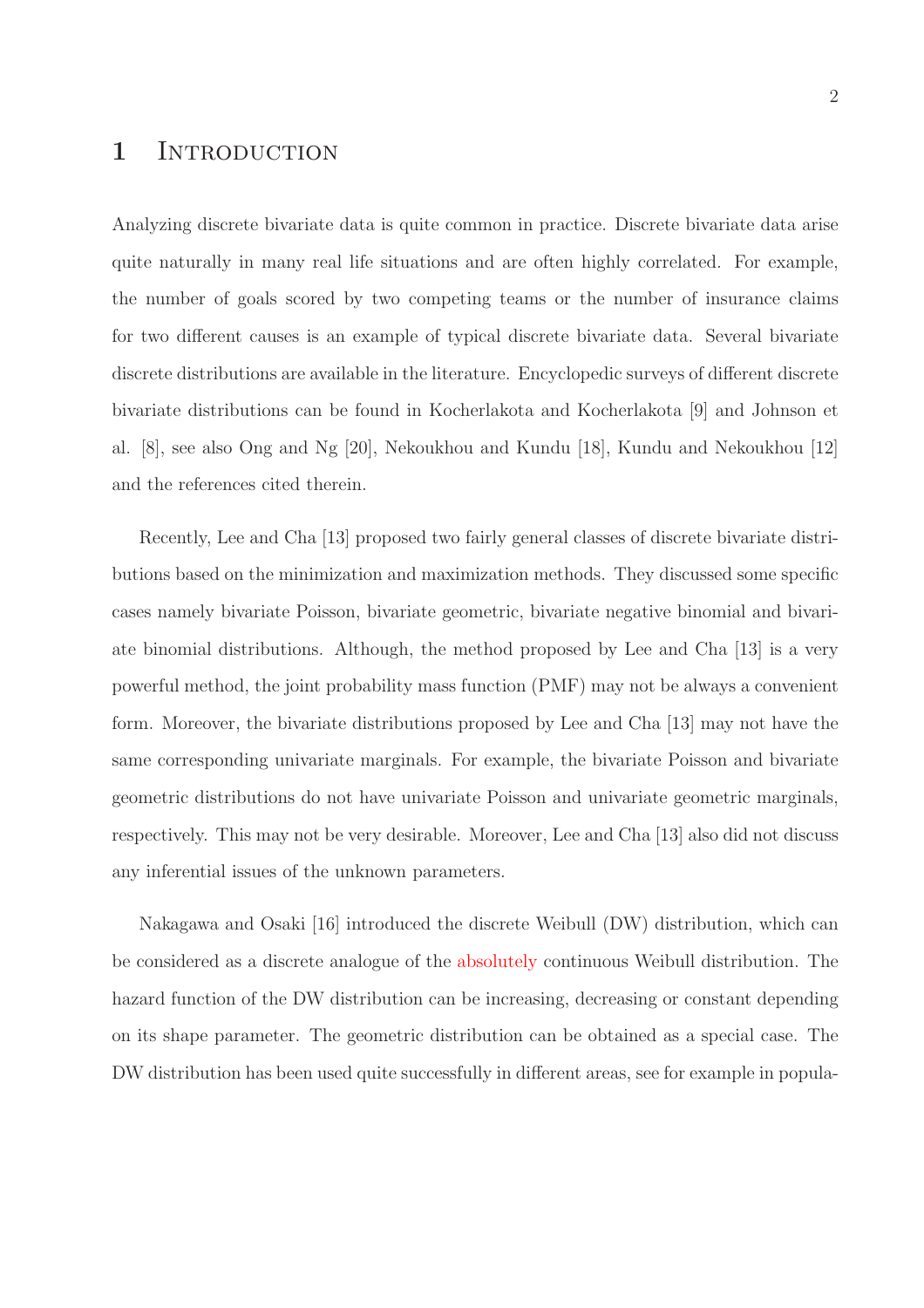The main aim of the present paper is to consider the bivariate discrete Weibull (BDW) distribution which can be obtained from three independent DW distributions by using the minimization method. It can be considered as a natural discrete analogue of the Marshall-Olkin bivariate Weibull (MOBW) distribution, see for example Marshall and Olkin [15] or Kundu and Dey [10] for detailed description of the MOBW distribution. The BDW distribution is a very flexible bivariate discrete distribution, and its joint PMF depending on the parameter values can take various shapes. The generation from a BDW distribution is straight forward, and hence the simulation experiments can be performed quite conveniently. It has also some interesting physical interpretations. In addition, its marginals are DW distributions. Hence, a new bivariate distribution is introduced whose marginals are able to analyze the monotone hazard rates in the discrete case. In addition, a new three-parameter bivariate geometric distribution can be obtained as a special case.

We have provided several properties of the proposed BDW distribution. It has some interesting physical interpretations in terms of the discrete shock model and latent failure time competing risks model. The BDW distribution has four unknown parameters. The maximum likelihood estimators (MLEs) cannot be obtained in explicit forms. The MLEs can be obtained after solving four non-linear equations. The standard algorithms like Newton-Raphson method may be used to compute the MLEs. Since it involves solving four nonlinear equations simultaneously, it has the standard problems of choosing the efficient initial guesses and the convergence of the algorithm to a local minimum rather than a global minimum. To avoid that problems we treat this problem as a missing value problem, and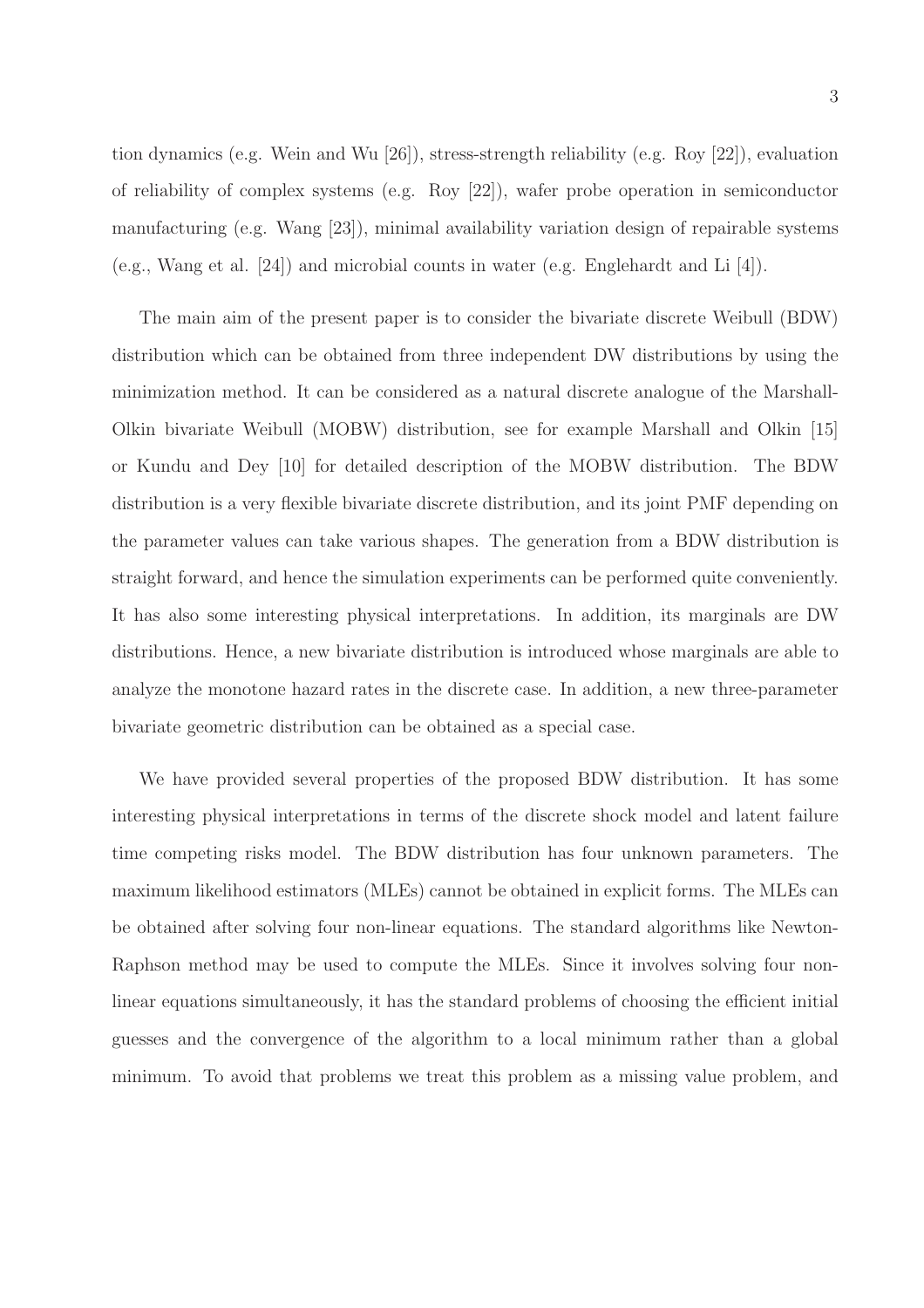provided a very efficient expected maximization (EM) algorithm to compute the MLEs. We further consider the Bayesian inference of the unknown parameters. It is assumed that the scale parameters have a very flexible Dirichlet-gamma prior and the shape parameter has a prior with a log-concave probability density function (PDF). The Bayes estimators of the unknown parameters cannot be obtained in explicit forms in general and we have used Gibbs sampling technique to compute the Bayes estimates and the associated highest posterior density credible intervals. Two real data sets; (i) Italian football score data and (ii) Nasal drainage severity score data, have been analyzed for illustrative purposes mainly to see how the proposed model and the methods perform in practice. The performances are quite satisfactory.

The rest of the paper is organized as follows. In Section 2, we have provided the preliminaries and the priors. Different basic properties are discussed in Section 3. In Sections 4 and 5, we have considered the classical and Bayesian inference, respectively. The analysis of two real data sets have been presented in Section 6, and finally we conclude the paper in Section 7.

### 2 PRELIMINARIES AND PRIOR ASSUMPTIONS

#### 2.1 THE WEIBULL AND DW DISTRIBUTIONS

Weibull [25] introduced an absolutely continuous distribution that plays a key role in reliability studies. The cumulative distribution function (CDF) and the PDF of the Weibull distribution with the shape parameter  $\alpha > 0$  and the scale parameter  $\lambda > 0$  are

$$
F_{WE}(x; \alpha, \lambda) = 1 - e^{-\lambda x^{\alpha}}, \quad x > 0, \quad \text{and}
$$

$$
f_{WE}(x; \alpha, \lambda) = \alpha \lambda x^{\alpha - 1} e^{-\lambda x^{\alpha}}, \quad x > 0,
$$
 (1)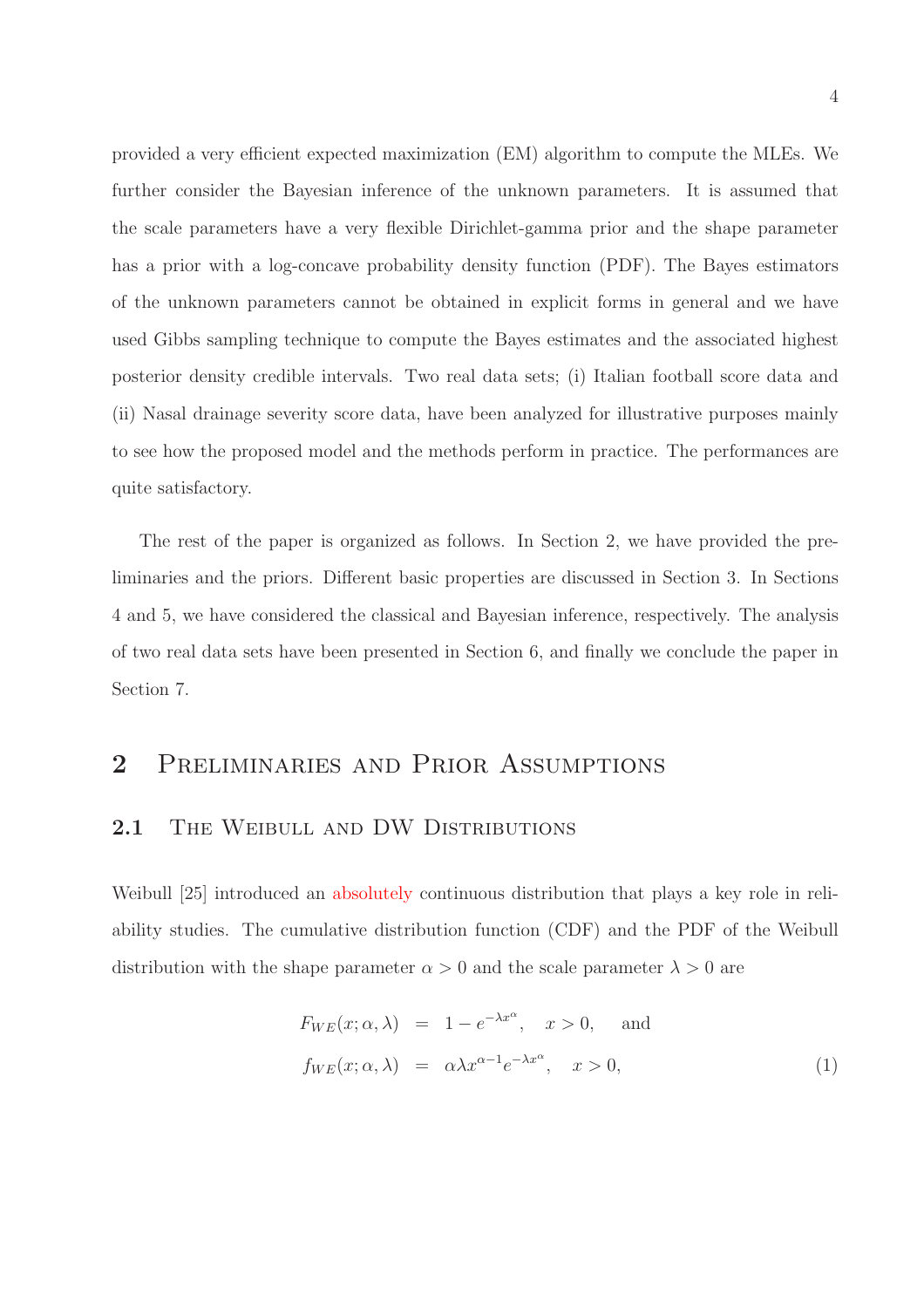respectively. From now on  $WE(\alpha, \lambda)$  is used to represent a Weibull distribution with the shape parameter  $\alpha$  and the scale parameter  $\lambda$ . The Weibull distribution is a generalization of the exponential distribution and hence the exponential distribution is obtained as a special case (when  $\alpha = 1$ ). The PDF and hazard rate function of the Weibull distribution can take various shapes. The PDF can be a decreasing or an unimodal function and the hazard rate function can be an increasing (when  $\alpha > 1$ ), decreasing (when  $\alpha < 1$ ) or a constant function (when  $\alpha = 1$ ). For a detailed discussions on Weibull distribution one is referred to the book

length treatment by Johnson et al. [7].

As mentioned before, Nakagawa and Osaki [16] introduced the discrete Weibull distribution, which can be considered as a discrete analogue of the absolutely continuous Weibull distribution. The PMF of a DW distribution with parameters  $\alpha > 0$  and  $0 < p < 1$ , is given by

$$
f_{DW}(y; \alpha, p) = p^{y^{\alpha}} - p^{(y+1)^{\alpha}}, \quad y \in \mathbb{N}_0 = \{0, 1, 2, \ldots\}.
$$
 (2)

 $DW(\alpha, p)$  is used to represent a DW distribution in the sequel. The survival function (SF) of a  $DW(\alpha, p)$  is also given by

$$
S_{DW}(y; \alpha, p) = P(Y \ge y) = p^{[y]^\alpha}.
$$
\n(3)

Here,  $[y]$  denotes the largest integer less than or equal to y.

PROPOSITION 1: Let  $X_1, X_2, ..., X_n$  be a random sample from a DW( $\alpha, p$ ) distribution. Then,  $\min\{X_1, X_2, ..., X_n\} \sim DW(\alpha, p^n)$ .

PROOF. The proof is straight forward and the details are avoided. П

The following representation of a DW random variable becomes very useful. If  $Y \sim$  $W(\alpha, \lambda)$ , then for  $p = e^{-\lambda}$ ,

$$
X = [Y] \sim \text{DW}(\alpha, p). \tag{4}
$$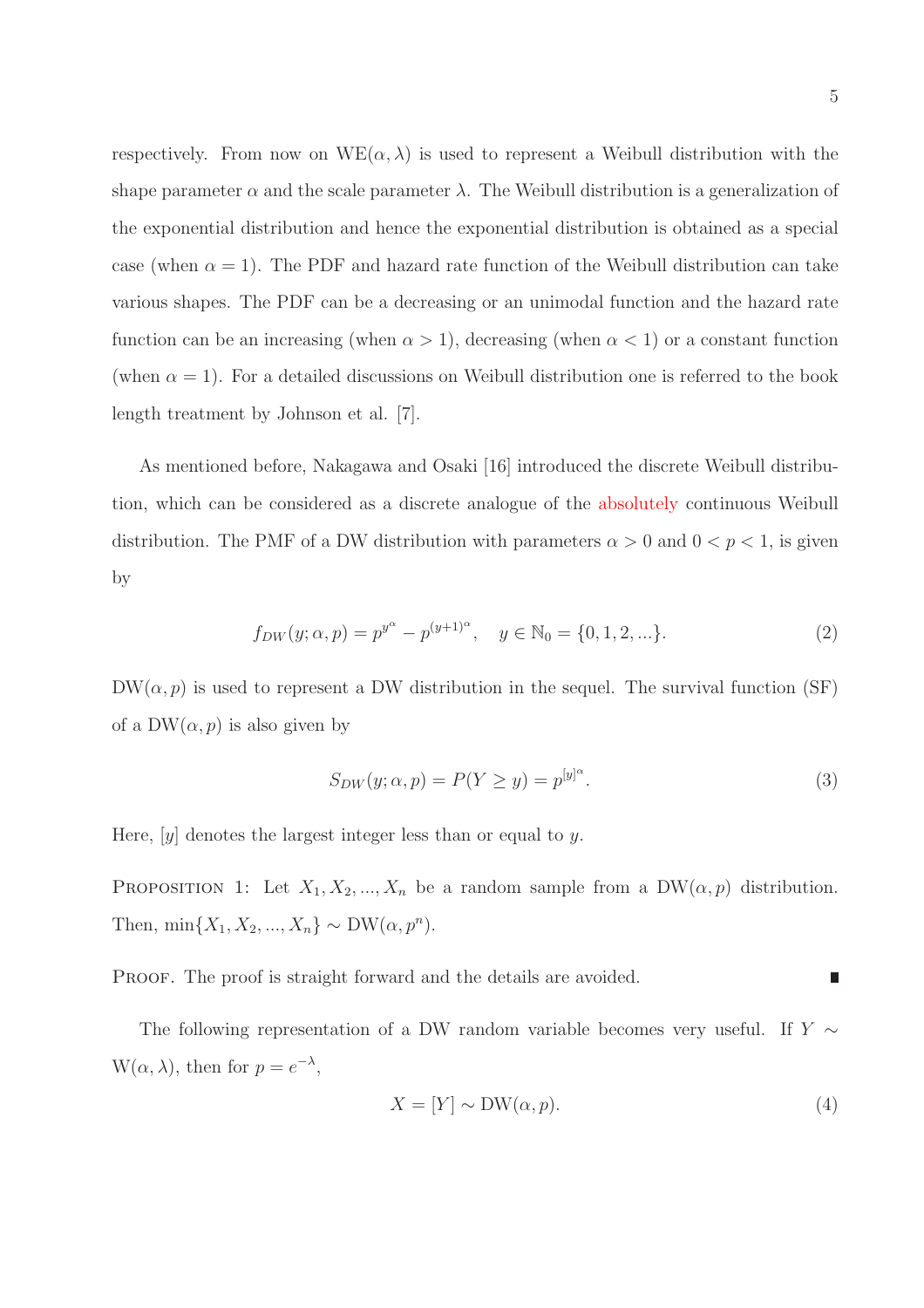Using (4), the generation of a random sample from a  $DW(\alpha, p)$  becomes very simple. More precisely, first we can generate a random sample X from a  $WE(\alpha, \lambda)$  distribution, and then by considering  $Y = [X]$ , we can obtain a generated sample from  $DW(\alpha, p)$ .

#### 2.2 MARSHALL-OLKIN BIVARIATE WEIBULL DISTRIBUTION

Marshall and Olkin [15] proposed the MOBW distribution as follows. Suppose  $U_0, U_1$  and  $U_2$  are three independent random variables, such that

$$
U_0 \sim \text{WE}(\alpha, \lambda_0), \quad U_1 \sim \text{WE}(\alpha, \lambda_1) \quad \text{and} \quad U_2 \sim \text{WE}(\alpha, \lambda_2).
$$
 (5)

Here ' $\sim$ ' means follows in distribution. Then the random variables  $(Y_1, Y_2)$ , where

$$
Y_1 = \min\{U_0, U_1\}
$$
 and  $Y_2 = \min\{U_0, U_2\}$ ,

is known to have MOBW distribution with parameters  $\alpha, \lambda_0, \lambda_1$  and  $\lambda_2$ . The joint survival function of  $Y_1$  and  $Y_2$  can be written as

$$
S_{Y_1,Y_2}(y_1,y_2) = P(Y_1 > y_1, Y_2 > y_2) = e^{-\lambda_1 y_1^{\alpha} - \lambda_2 y_2^{\alpha} - \lambda_0 [\max\{y_1, y_2\}]^{\alpha}}, \tag{6}
$$

for  $y_1 > 0$  and  $y_2 > 0$ . The joint PDF can be written as

$$
f_{Y_1,Y_2}(y_1, y_2) = \begin{cases} f_{WE}(y_1; \alpha, \lambda_1) f_{WE}(y_2; \alpha, \lambda_0 + \lambda_2) & \text{if } y_1 < y_2 \\ f_{WE}(y_1; \alpha, \lambda_0 + \lambda_1) f_{WE}(y_2; \alpha, \lambda_2) & \text{if } y_1 > y_2 \\ \frac{\lambda_0}{\lambda_0 + \lambda_1 + \lambda_2} f_{WE}(y; \alpha, \lambda_0 + \lambda_1 + \lambda_2) & \text{if } y_1 = y_2 = y, \end{cases}
$$
(7)

see Kundu and Dey [10] for details. From now on it will be denoted by  $MOBW(\alpha, \lambda_0, \lambda_1, \lambda_2)$ .

#### 2.3 PRIOR ASSUMPTIONS

Kundu and Gupta [11] provided the Bayesian analysis of the MOBW distribution based on the following prior assumptions. When the common shape parameter  $\alpha$  is known, it is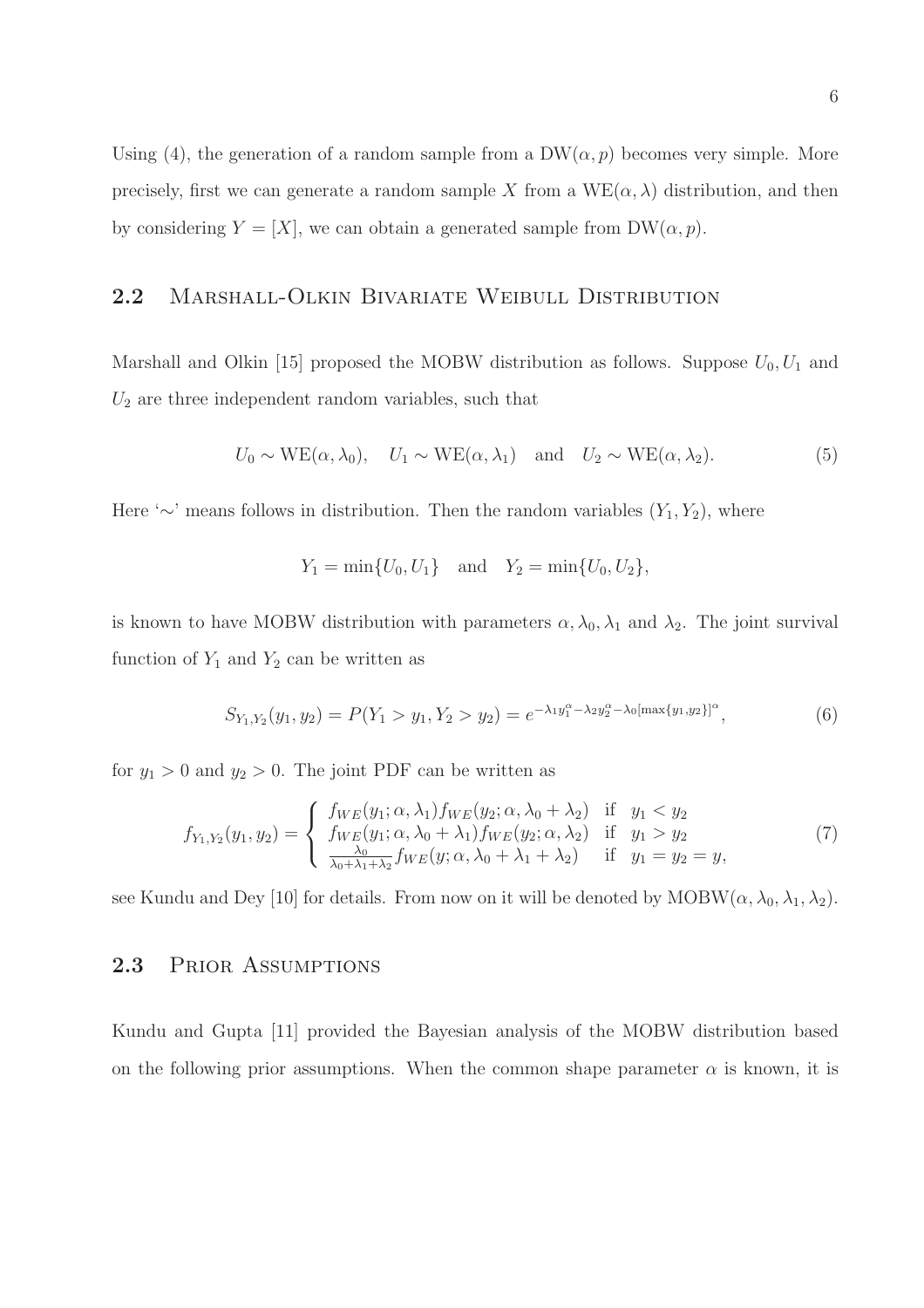assumed that the joint prior of  $\lambda_0$ ,  $\lambda_1$  and  $\lambda_2$  is

$$
\pi_1(\lambda_0, \lambda_1, \lambda_2 | a, b, a_0, a_1, a_2) = \frac{\Gamma(a_0 + a_1 + a_2)}{\Gamma(a)} (b\lambda)^{a - a_0 - a_1 - a_2} \frac{b^{a_0}}{\Gamma(a_0)} \lambda_0^{a_0 - 1} e^{-b\lambda_0}
$$

$$
\times \frac{b^{a_1}}{\Gamma(a_1)} \lambda_1^{a_1 - 1} e^{-b\lambda_1} \times \frac{b^{a_2}}{\Gamma(a_2)} \lambda_2^{a_2 - 1} e^{-b\lambda_2}, \tag{8}
$$

for  $0 < \lambda_0, \lambda_1, \lambda_2$ . Here  $0 < a, b, a_0, a_1, a_2 < \infty$  are all hyper-parameters and  $\lambda = \lambda_0 + \lambda_1 + \lambda_2$ . The prior (8) is known as the Dirichlet-Gamma prior, and from now on it will be denoted by  $DG(a, b, a_0, a_1, a_2)$ . It may be mentioned that Pena and Gupta [21] first considered this prior in case of the Marshall-Olkin bivariate exponential distribution and discussed its different properties. It has been shown that all the parameters are identifiable and estimable also. It is a very flexible prior, and depending on the values of the hyper-parameters  $\lambda_i$  and  $\lambda_j$  for  $i \neq j$ , can be independent, positively or negatively correlated. For known  $\alpha$ , it is a conjugate prior. When the shape parameter  $\alpha$  is not known, Kundu and Gupta [11] did not assume any specific form of the prior on  $\alpha$ . It is simply assumed that the prior of  $\alpha$  has a non-negative support on  $(0, \infty)$ , and the PDF of the prior of  $\alpha$ , say  $\pi_2(\alpha)$ , is log-concave. Moreover,  $\pi_1(\cdot)$ and  $\pi_2(\cdot)$  are independently distributed. In this paper we have also assumed the same set of priors, and the details will be explained later.

### 3 The BDW Distribution and its Properties

#### 3.1 DEFINITION AND INTERPRETATIONS

DEFINITION: Suppose  $U_1 \sim DW(\alpha, p_1), U_2 \sim DW(\alpha, p_2)$  and  $U_0 \sim DW(\alpha, p_0)$  and they are independently distributed. If  $X_1 = \min\{U_1, U_0\}$  and  $X_2 = \min\{U_2, U_0\}$ , then we say that the bivariate vector  $(X_1, X_2)$  has a BDW distribution with parameters  $\alpha$ ,  $p_0$ ,  $p_1$  and  $p_2$ . From now on we denote this bivariate discrete distribution by  $BDW(\alpha, p_0, p_1, p_2)$ .

If  $(X_1, X_2) \sim BDW(\alpha, p_0, p_1, p_2)$ , then the joint SF of  $(X_1, X_2)$  for  $x_1 \in \mathbb{N}_0$ ,  $x_2 \in \mathbb{N}_0$  and for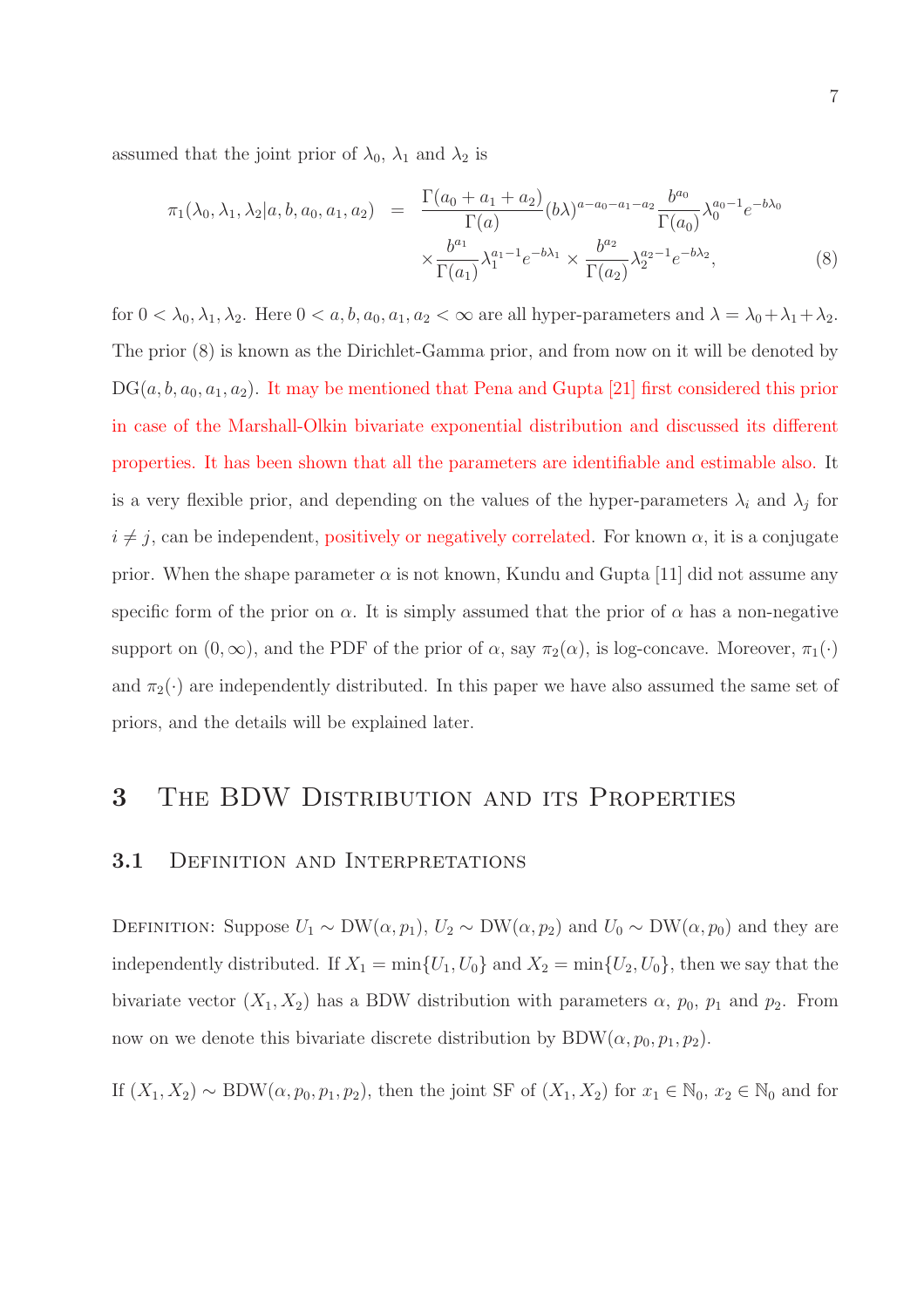$z = \max\{x_1, x_2\}$  is

$$
S_{X_1,X_2}(x_1,x_2) = P(X_1 \ge x_1, X_2 \ge x_2) = p_1^{x_1^{\alpha}} p_2^{x_2^{\alpha}} p_0^{z^{\alpha}}
$$
  
= 
$$
S_{DW}(x_1;\alpha,p_1) S_{DW}(x_2;\alpha,p_2) S_{DW}(z;\alpha,p_0).
$$

The joint SF of  $(X_1, X_2)$  can also be written as

$$
S_{X_1,X_2}(x_1,x_2) = \begin{cases} S_{DW}(x_1;\alpha,p_1)S_{DW}(x_2;\alpha,p_0p_2) & \text{if } x_1 < x_2\\ S_{DW}(x_1;\alpha,p_0p_1)S_{DW}(x_2;\alpha,p_2) & \text{if } x_2 < x_1\\ S_{DW}(x;\alpha,p_0p_1p_2) & \text{if } x_1 = x_2 = x. \end{cases}
$$
(9)

The corresponding joint PMF of  $(X_1, X_2)$  for  $x_1 \in \mathbb{N}_o$  and  $x_2 \in \mathbb{N}_0$  is given by

$$
f_{X_1,X_2}(x_1,x_2) = \begin{cases} f_1(x_1,x_2) & \text{if } 0 \le x_1 < x_2 \\ f_2(x_1,x_2) & \text{if } 0 \le x_2 < x_1 \\ f_0(x) & \text{if } 0 \le x_1 = x_2 = x, \end{cases}
$$

where

$$
f_1(x_1, x_2) = f_{DW}(x_1; \alpha, p_1) f_{DW}(x_2; \alpha, p_0 p_2),
$$
  
\n
$$
f_2(x_1, x_2) = f_{DW}(x_1; \alpha, p_0 p_1) f_{DW}(x_2; \alpha, p_2),
$$
  
\n
$$
f_0(x) = u_1 f_{DW}(x; \alpha, p_0 p_2) - u_2 f_{DW}(x; \alpha, p_2),
$$

in which  $u_1 = p_1^{x^{\alpha}}$  $x_1^{\alpha}$  and  $u_2 = (p_0 p_1)^{(x+1)^{\alpha}}$ .

The expressions  $f_1(x_1, x_2)$ ,  $f_2(x_1, x_2)$  and  $f_0(x)$  for  $x_1 \in \mathbb{N}_0$ ,  $x_2 \in \mathbb{N}_0$  and  $x \in \mathbb{N}_0$  have been obtained by means of the relation

$$
f_{X_1,X_2}(x_1,x_2)=S_{X_1,X_2}(x_1,x_2)-S_{X_1,X_2}(x_1,x_2+1)-S_{X_1,X_2}(x_1+1,x_2)+S_{X_1,X_2}(x_1+1,x_2+1).
$$

The joint CDF of  $(X_1, X_2)$  can be easily obtained from the following relation

$$
F_{X_1,X_2}(x_1,x_2) = F_{X_1}(x_1) + F_{X_2}(x_2) + S_{X_1,X_2}(x_1,x_2) - 1.
$$

In Figures 1 and 2 we have provided the plots of the joint PMF of BDW distributions for different parameter values.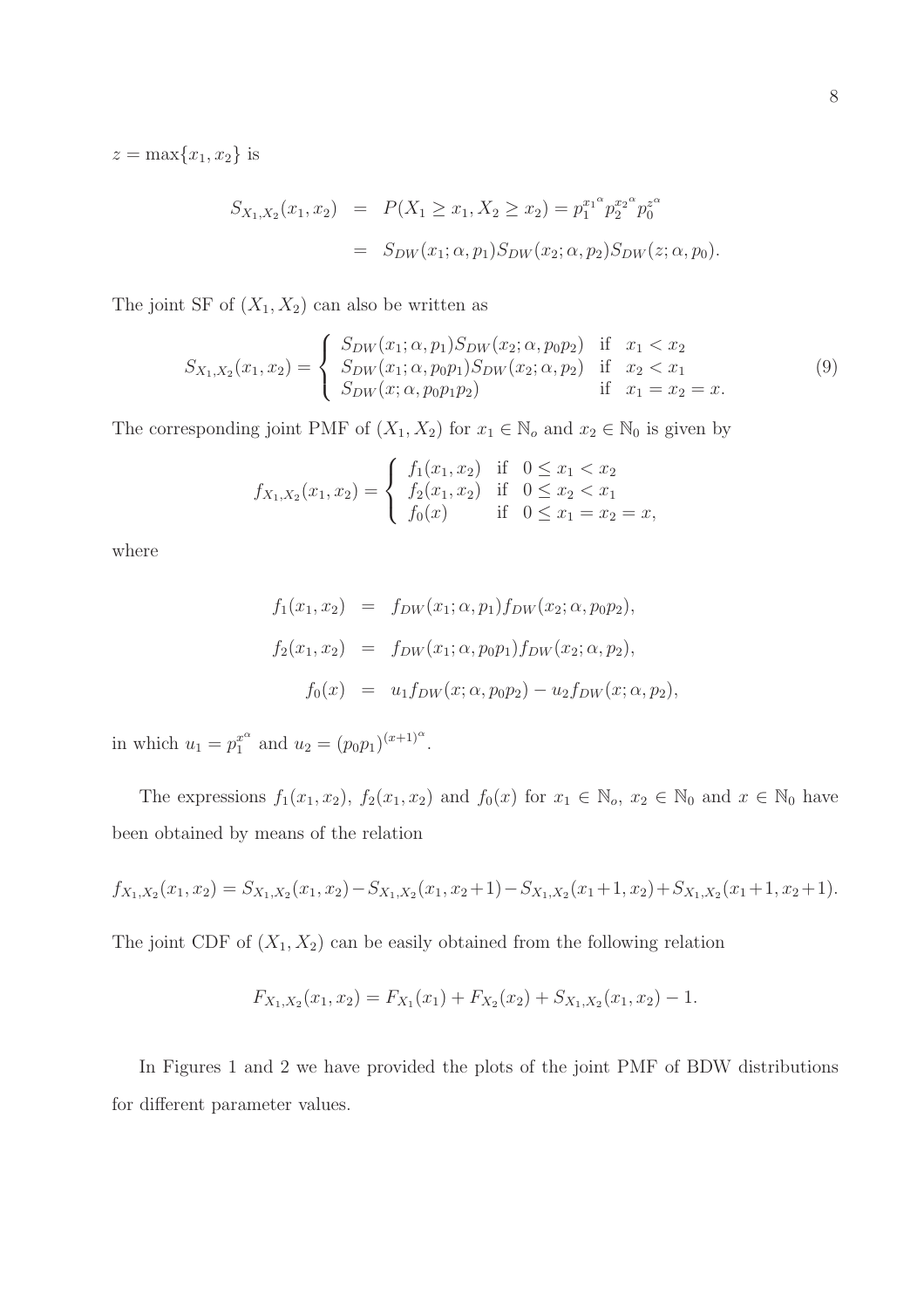

Figure 1: The joint PMF of a BDW distribution when  $\alpha = p_0 = p_1 = p_2 = 0.9$ .



Figure 2: The joint PMF of a BDW distribution when  $\alpha = 0.9$ ,  $p_0 = 0.95$ ,  $p_1 = 0.8$  and  $p_2$  $= 0.5.$ 

The following interpretations can be provided for the BDW model.

Shock Model: Suppose a system has two components, say Component 1 and Component 2. It is assumed that the system received shocks from three different sources, say Source A, Source B and Source C. Each shock appears randomly at discrete times, and independently of the other shocks. Component 1 receives shocks from Source A and Source C, similarly, Component 2 receives shocks from Source B and Source C. A component fails as soon as it receives the first shock. If  $U_A$ ,  $U_B$  and  $U_C$  denote the discrete times at which shocks appear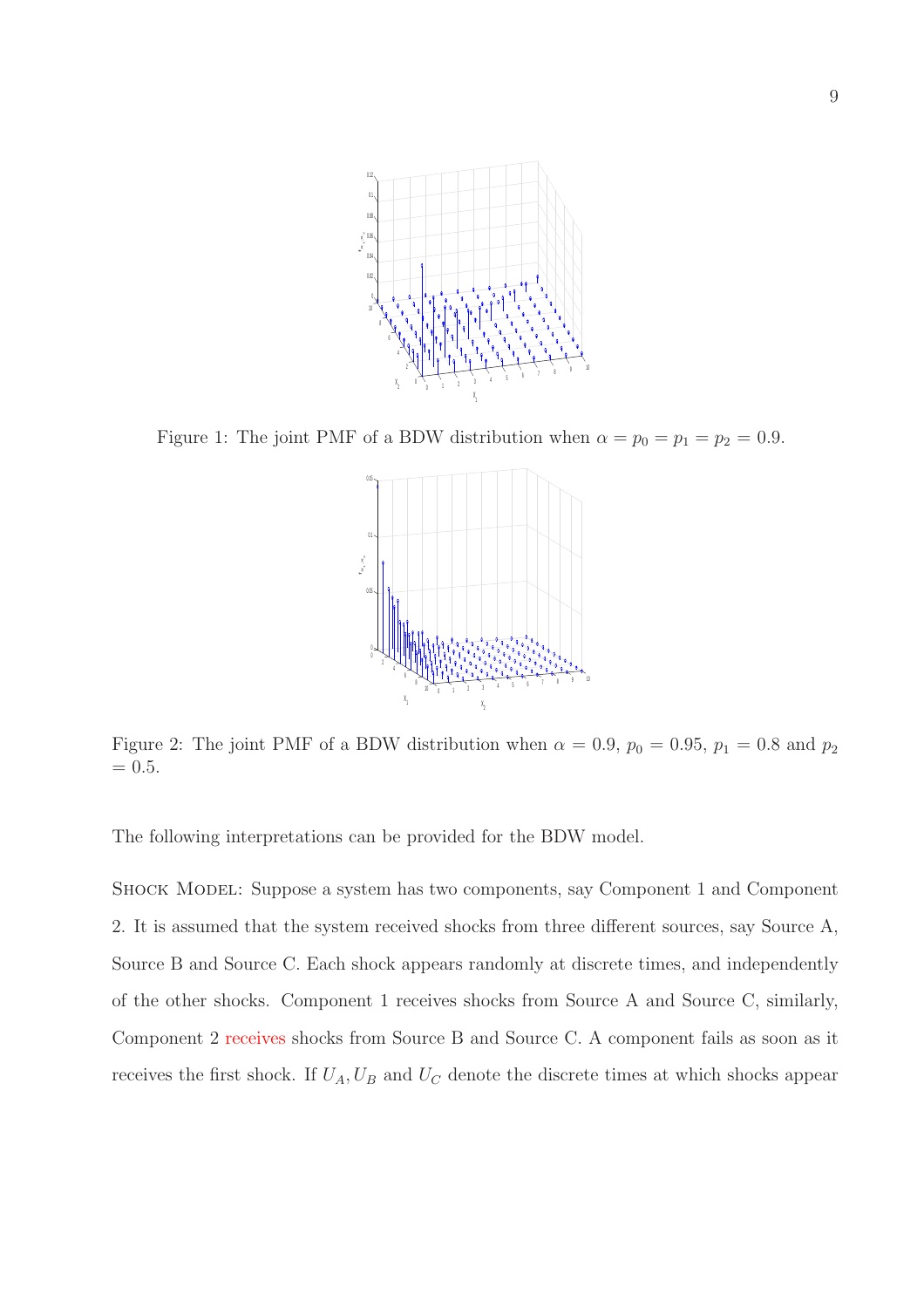from Source A, Source B and Source C, respectively, then  $X_1 = \min\{U_A, U_C\}$  and  $X_2 =$  $\min\{U_B, U_C\}$  denote the discrete lifetime of Component 1 and Component 2, respectively. Therefore, if  $U_A \sim DW(\alpha, p_1)$ ,  $U_B \sim DW(\alpha, p_2)$  and  $U_C \sim DW(\alpha, p_0)$ , then  $(X_1, X_2) \sim$  $BDW(\alpha, p_0, p_1, p_2).$ 

MASKED COMPETING RISKS MODEL: Suppose a system has two components, say Component 1 and Component 2. Each component can fail due to more than one causes. Component 1 can fail due to Cause A and Cause C, similarly, Component 2 can fail due to Cause B and Cause C. It is assumed that the failure times of the components, say  $X_1$  and  $X_2$  for Component 1 and Component 2, respectively, are measured in discrete units and the causes of failures are masked. Based on the Cox's latent failure time model assumptions, see Cox [2], if  $U_1, U_2$  and  $U_0$  denote lifetimes (in discrete units) due to Cause A, Cause B and Cause C, respectively, then  $X_1 = \min\{U_1, U_0\}$  and  $X_2 = \min\{U_2, U_0\}$ . Therefore, in this case, if  $U_1 \sim \text{DW}(\alpha, p_1), U_2 \sim \text{DW}(\alpha, p_2)$  and  $U_0 \sim \text{DW}(\alpha, p_0)$ , then  $(X_1, X_2) \sim \text{BDW}(\alpha, p_0, p_1, p_2)$ .

#### 3.2 Properties

First, note that if  $(X_1, X_2) \sim BDW(\alpha, p_0, p_1, p_2)$ , then the marginals are DW distributions. More precisely,  $X_1 \sim DW(\alpha, p_0p_1)$  and  $X_2 \sim DW(\alpha, p_0p_2)$ . Moreover, it easily follows that if  $(Y_1, Y_2) \sim \text{MOBW}(\alpha, \lambda_0, \lambda_1, \lambda_2)$ , then  $(X_1, X_2) \sim \text{BDW}(\alpha, p_0, p_1, p_2)$ , where  $X_1 = [Y_1], X_2 =$ [Y<sub>2</sub>] and  $p_0 = e^{-\lambda_0}$ ,  $p_1 = e^{-\lambda_1}$ ,  $p_2 = e^{-\lambda_2}$ . Therefore, the proposed BDW distribution can be considered as a natural discrete analogues of the continuous MOBW distribution.

We have also the following results regarding the conditional distributions of  $X_1$  given  $X_2$ , when  $(X_1, X_2) \sim BDW(\alpha, p_0, p_1, p_2)$ . The proofs are quite standard and the details are avoided.

Proposition 2: (a) The conditional PMF of  $X_1$  given  $X_2 = x_2$ , say  $f_{X_1|X_2=x_2}(x_1|x_2)$ , is given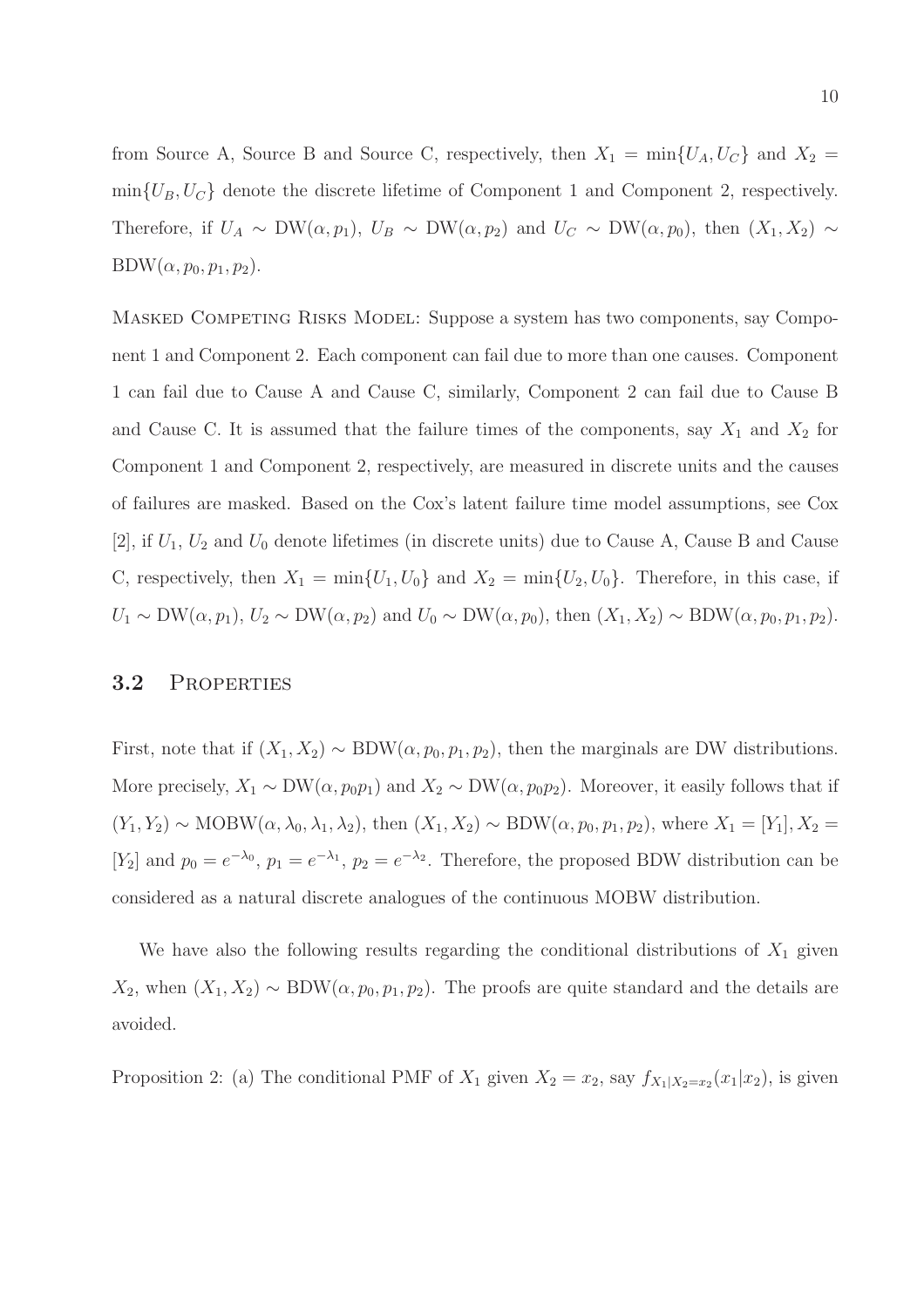by

$$
f_{X_1|X_2=x_2}(x_1|x_2) = \begin{cases} f_1(x_1|x_2) & \text{if } 0 \le x_1 < x_2 \\ f_2(x_1|x_2) & \text{if } 0 \le x_2 < x_1 \\ f_0(x_1|x) & \text{if } 0 \le x_1 = x_2 = x, \end{cases}
$$

where

$$
f_i(x_1|x_2) = \frac{f_i(x_1, x_2)}{f_{DW}(x_2; \alpha, p_0 p_2)}, \quad i = 1, 2
$$

and

$$
f_0(x_1|x) = \frac{f_0(x)}{f_{DW}(x;\alpha,p_0p_2)} = p_1^{x^{\alpha}} - (p_0p_1)^{(x+1)^{\alpha}} \frac{f_{DW}(x;\alpha,p_2)}{f_{DW}(x;\alpha,p_0p_2)}.
$$

(b) The conditional SF of  $X_1$  given  $X_2 \ge x_2$ , say  $S_{X_1|X_2 \ge x_2}(x_1)$ , is given by

$$
S_{X_1|X_2 \ge x_2}(x_1) = P(X_1 \ge x_1 | X_2 \ge x_2)
$$
  
= 
$$
\begin{cases} S_{DW}(x_1; \alpha, p_1) & \text{if } 0 \le x_1 < x_2 \\ S_{DW}(x_1; \alpha, p_0 p_1) / S_{DW}(x_2; \alpha, p_2) & \text{if } 0 \le x_2 < x_1 \\ S_{DW}(x; \alpha, p_1) & \text{if } 0 \le x_1 = x_2 = x. \end{cases}
$$

(c) The conditional SF of  $X_1$  given  $X_2 = x_2$ , say  $S_{X_1|X_2=x_2}(x_1)$ , is given by

$$
S_{X_1|X_2=x_2}(x_1) = P(X_1 \ge x_1 | X_2 = x_2)
$$
  
= 
$$
\begin{cases} S_{DW}(x_1; \alpha, p_1) & \text{if } 0 \le x_1 < x_2 \\ \frac{S_{DW}(x_1; \alpha, p_0 p_1) f_{DW}(x_2; \alpha, p_2)}{f_{DW}(x_2; \alpha, p_0 p_2)} & \text{if } 0 \le x_2 < x_1 \\ S_{DW}(x; \alpha, p_1) & \text{if } 0 \le x_1 = x_2 = x. \end{cases}
$$

Now we show that if  $(X_1, X_2) \sim BDW(\alpha_1, \alpha_2, \alpha_3, p)$ , then  $X_1$  and  $X_2$  are positive quadrant dependent. First note that

$$
S_{X_1}(x_1)S_{X_2}(x_2)=(p_0p_1)^{x_1^{\alpha}}(p_0p_2)^{x_2^{\alpha}}.
$$

Hence, from (9) we obtain

$$
S_{X_1,X_2}(x_1,x_2) \geq S_{X_1}(x_1)S_{X_2}(x_2).
$$

In view of the fact that

$$
S_{X_1,X_2}(x_1,x_2) - S_{X_1}(x_1)S_{X_2}(x_2) = F_{X_1,X_2}(x_1,x_2) - F_{X_1}(x_1)F_{X_2}(x_2),
$$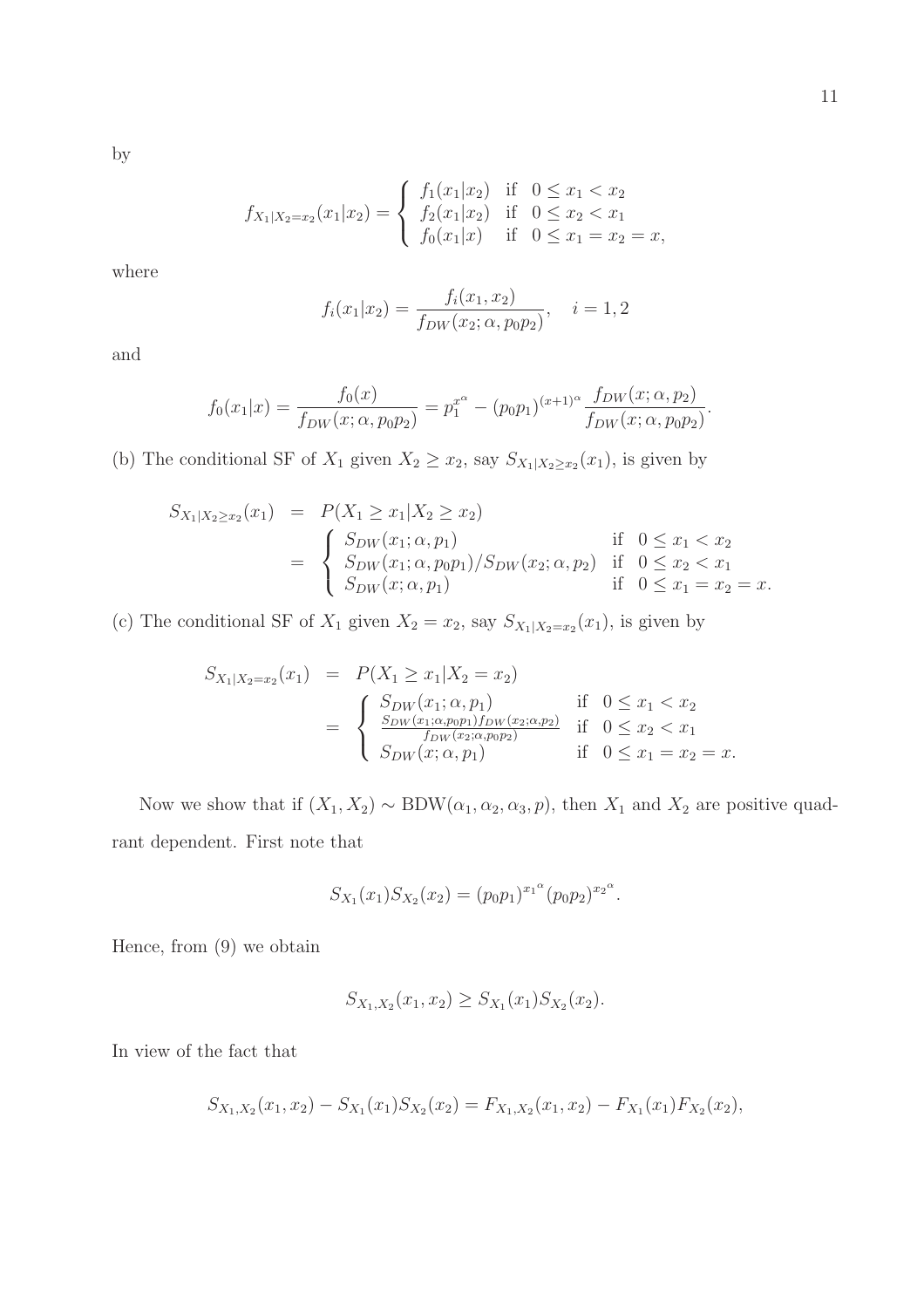it follows that for all values of  $x_1 \geq 0$  and  $x_2 \geq 0$ ,

$$
F_{X_1,X_2}(x_1,x_2) \ge F_{X_1}(x_1)F_{X_2}(x_2).
$$

Therefore,  $X_1$  and  $X_2$  are positive quadrant dependent. That is for every pair of increasing functions  $m_1(.)$  and  $m_2(.)$ , it follows that  $Cov(m_1(X_1), m_2(X_2)) \geq 0$ ; see for example Nelsen [19].

Further observe that  $X_1$  and  $X_2$  are independent when  $p_0 = 0$ . Therefore, in this case, Corr $(X_1, X_2) = 0$ , for fixed  $\alpha$ ,  $p_1$  and  $p_2$ . Moreover, as  $p_1 \to 1$  and  $p_2 \to 1$ , then  $\lim_{p_1, p_2 \to 1}$  $Corr(X_1, X_2) = 1$ . Hence, in a BDW distribution the correlation coefficient has the range [0, 1]. In addition, if  $\alpha = 1$ , then  $(X_1, X_2)$  has geometric marginals. On the other hand, we have a new three-parameter bivariate geometric distribution with parameters  $p_0, p_1$  and  $p_2$ , whose joint SF is

$$
S_{X_1,X_2}(x_1,x_2) = p_1^{x_1} p_2^{x_2} p_0^z.
$$
\n(10)

Here  $x_1 \in \mathbb{N}_0$ ,  $x_2 \in \mathbb{N}_0$  and  $z = \max\{x_1, x_2\}$  as before. Moreover in this case  $X_1$  and  $X_2$ both have geometric distributions with parameter  $p_0p_1$  and  $p_0p_2$ , respectively. It may be mentioned that, recently, Nekoukhou and Kundu [18] obtained a two-parameter bivariate geometric distribution with joint CDF as

$$
F_{X_1,X_2}(x_1,x_2)=(1-p^{x_1+1})^{1-\alpha}(1-p^{x_2+1})^{1-\alpha}(1-p^{z+1})^{\alpha},
$$

where  $0 < p < 1$ ,  $\alpha > 0$  and  $z = \min\{x_1, x_2\}$ .

We have the following two results.

Proposition 3: Suppose  $(X_1, X_2) \sim BDW(\alpha, p_0, p_1, p_2)$ , then  $min\{X_1, X_2\} \sim DW(\alpha, p_0, p_1, p_2)$ . PROOF: The proof can be easily obtained by using the fact that

$$
P(\min\{X_1, X_2\} \ge x) = P(U_1 \ge x, U_2 \ge x, U_3 \ge x) = (p_0 p_1 p_2)^{x^{\alpha}}.
$$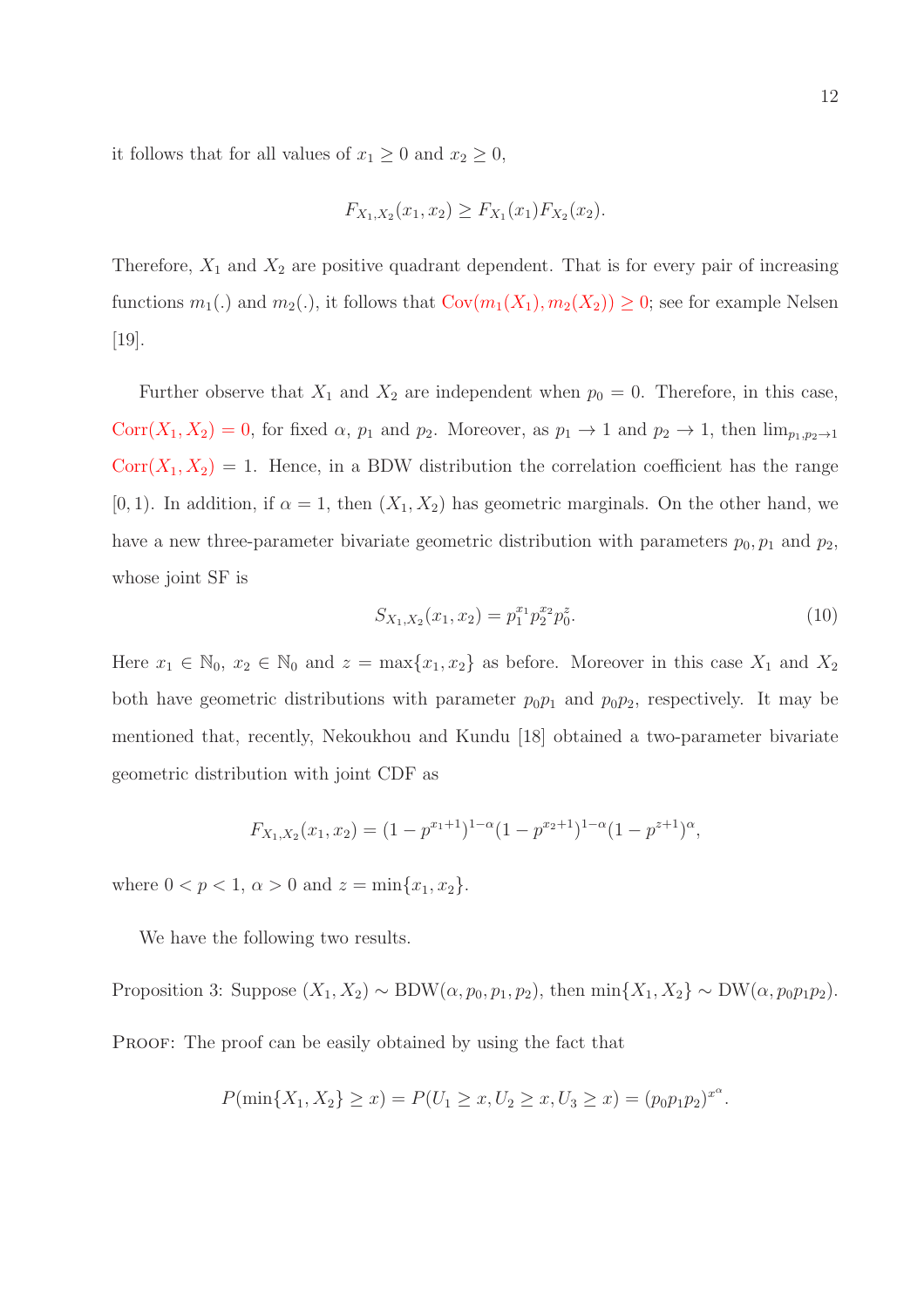Proposition 4: Suppose  $(X_{i1}, X_{i2}) \sim BDW(\alpha, p_{i0}, p_{i1}, p_{i2})$ , for  $i = 1, ..., n$ , and they are independently distributed. If  $Y_1 = \min\{X_{11}, \ldots, X_{n1}\}\$ and  $Y_2 = \min\{X_{12}, \ldots, X_{n2}\}\$ , then  $(Y_1, Y_2) \sim \text{BDW}\left(\alpha, \prod_{i=1}^n\right)$  $i=1$  $p_{i0}, \prod^n$  $i=1$  $p_{i1}, \prod^n$  $i=1$  $p_{i2}$  $\tilde{\setminus}$ .

PROOF: The proof can be easily obtained from the joint SF and, hence, the details are avoided. Π

The joint probability generating function (PGF) of  $X_1$  and  $X_2$ , for  $|z_1| < 1$  and  $|z_2| < 1$ , can be written as infinite mixtures,

$$
G_{X_1,X_2}(z_1, z_2) = E(z_1^{X_1} z_2^{X_2}) = \sum_{j=0}^{\infty} \sum_{i=0}^{\infty} P(X_1 = i, X_2 = j) z_1^i z_2^j
$$
  

$$
= \sum_{j=0}^{\infty} \sum_{i=0}^{j-1} \left\{ p^{i^{\alpha_1}} - p^{(i+1)^{\alpha_1}} \right\} \left\{ p^{j^{\alpha_2+\alpha_3}} - p^{(j+1)^{\alpha_2+\alpha_3}} \right\} z_1^i z_2^j
$$
  

$$
+ \sum_{j=0}^{\infty} \sum_{i=j+1}^{\infty} \left\{ p^{i^{\alpha_1+\alpha_3}} - p^{(i+1)^{\alpha_1+\alpha_3}} \right\} \left\{ p^{j^{\alpha_2}} - p^{(j+1)^{\alpha_2}} \right\} z_1^i z_2^j
$$
  

$$
- \sum_{i=0}^{\infty} p^{i^{\alpha_1}} \left\{ p^{i^{\alpha_2+\alpha_3}} - p^{(i+1)^{\alpha_2+\alpha_3}} \right\} z_1^i z_2^i
$$
  

$$
- \sum_{i=0}^{\infty} p^{(i+1)^{\alpha_1+\alpha_3}} \left\{ p^{i^{\alpha_2}} - p^{(i+1)^{\alpha_2}} \right\} z_1^i z_2^i.
$$

Hence, different moments and product moments of a BDW distribution can be obtained, as infinite series, using the joint PGF.

Let us recall that a function  $g(x, y) : \mathbb{R} \times \mathbb{R} \to \mathbb{R}$ , is said to have a total positivity of order two  $(TP_2)$  property if  $g(x, y)$  satisfies

$$
g(x_1, y_1)g(x_2, y_2) \ge g(x_2, y_1)g(x_1, y_2) \quad \text{for all} \quad x_1, y_1, x_2, y_2 \in \mathbb{R}.\tag{11}
$$

Proposition 5: If  $(X_1, X_2) \sim BDW(\alpha, p_0, p_1, p_2)$ , then the joint SF of  $(X_1, X_2)$  satisfies the TP<sup>2</sup> property.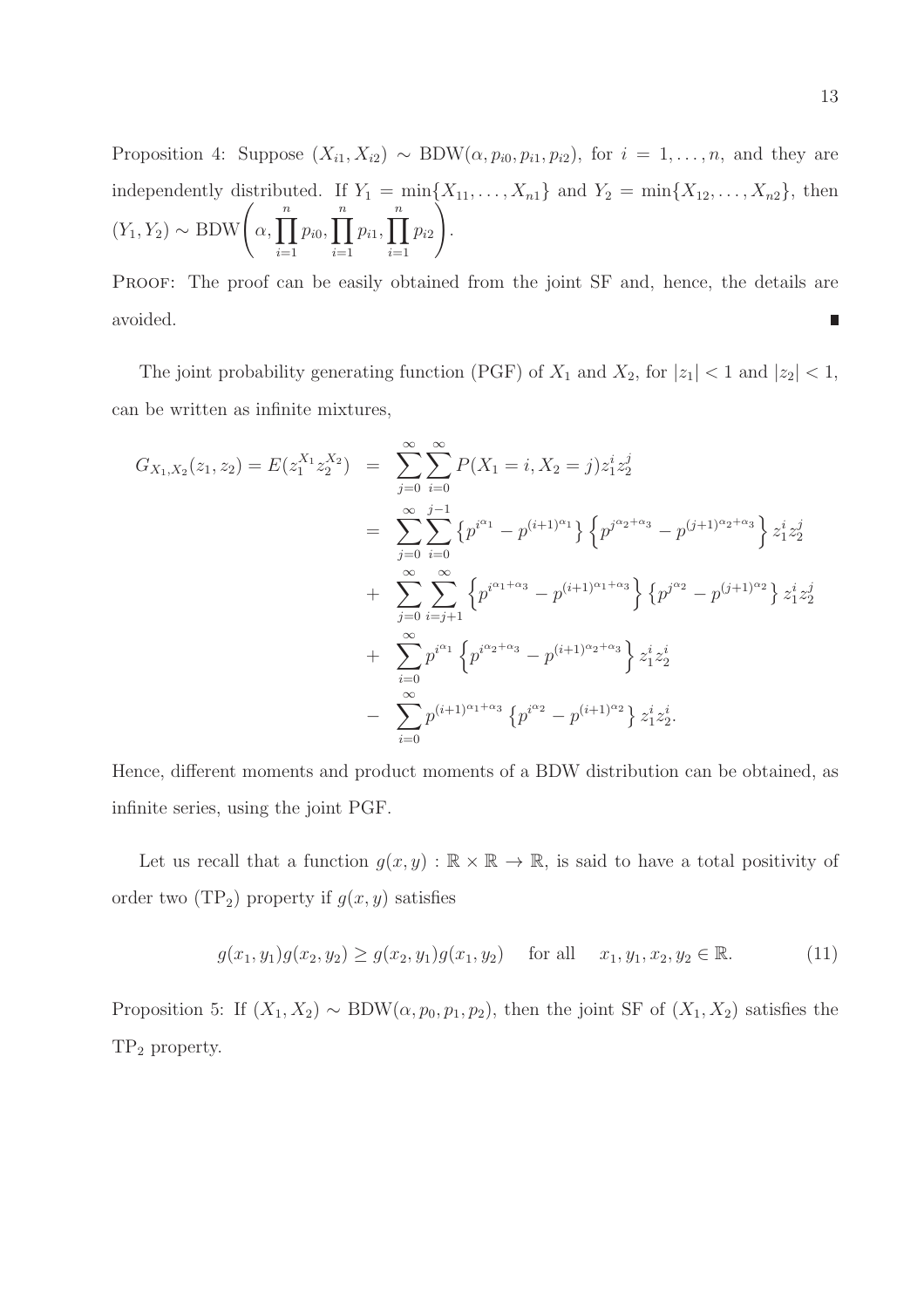PROOF: Suppose  $x_{11}, x_{21}, x_{12}, x_{22} \in \mathbb{N}_0$  and  $x_{11} < x_{21} < x_{12} < x_{22}$ , then observe that

$$
\frac{S_{X_1,X_2}(x_{11}, x_{21})S_{X_1,X_2}(x_{12}, x_{22})}{S_{X_1,X_2}(x_{12}, x_{21})S_{X_1,X_2}(x_{11}, x_{22})} = p_0^{x_{21}^{\alpha} - x_{12}^{\alpha}} \ge 1.
$$

Similarly considering all other cases such as  $x_{11} = x_{21} < x_{12} < x_{22}$ ,  $x_{21} < x_{11} < x_{12} < x_{22}$ etc. it can be shown that it satisfies (11). Hence, the result is proved. ∎

It may be mentioned that  $TP_2$  property is a very strong property and it ensures several ordering properties of the corresponding lifetime distributions, see for example Hu et al. [6] in this respect. Hence, the proposed BDW distribution satisfies those properties.

### 4 Maximum Likelihood Estimation

In this section we consider the method of computing the MLEs of the unknown parameters based on a random sample from BDW $(\alpha, p_0, p_1, p_2)$ . Suppose we have a random sample of size *n* from a BDW $(\alpha, p_0, p_1, p_2)$  distribution as

$$
\mathcal{D} = \{(x_{11}, x_{21}), \dots, (x_{1n}, x_{2n})\}.
$$
\n(12)

We use the following notations  $I_1 = \{i : x_{1i} < x_{2i}\}, I_2 = \{i : x_{1i} > x_{2i}\}$  and  $I_0 = \{i : x_{1i} = x_{2i}\}$  $x_{2i} = x_i$ , and  $n_j$  denotes the number of elements in the set  $I_j$ , for  $j = 0, 1$  and 2. Now based on the observations (12), the log-likelihood function becomes

$$
l(\alpha, p_0, p_1, p_2 | \mathcal{D}) = \sum_{i \in I_1} \ln \left[ p_1^{x_{1i}^{\alpha}} - p_1^{(x_{1i}+1)^{\alpha}} \right] + \sum_{i \in I_1} \ln \left[ (p_0 p_2)^{x_{2i}^{\alpha}} - (p_0 p_2)^{(x_{2i}+1)^{\alpha}} \right] + \sum_{i \in I_2} \ln \left[ (p_0 p_1)^{x_{1i}^{\alpha}} - (p_0 p_1)^{(x_{1i}+1)^{\alpha}} \right] + \sum_{i \in I_2} \ln \left[ p_2^{x_{2i}^{\alpha}} - p_2^{(x_{2i}+1)^{\alpha}} \right] + \sum_{i \in I_0} \ln \left[ p_1^{x_i^{\alpha}} \left( (p_0 p_2)^{x_i^{\alpha}} - (p_0 p_2)^{(x_i+1)^{\alpha}} \right) - (p_0 p_1)^{(x_i+1)^{\alpha}} \left( p_2^{x_i^{\alpha}} - p_2^{(x_i+1)^{\alpha}} \right) \right].
$$
\n(13)

Hence, the MLEs of the unknown parameters can be obtained by maximizing (13) with respect to the unknown parameters. It involves solving a four dimensional optimization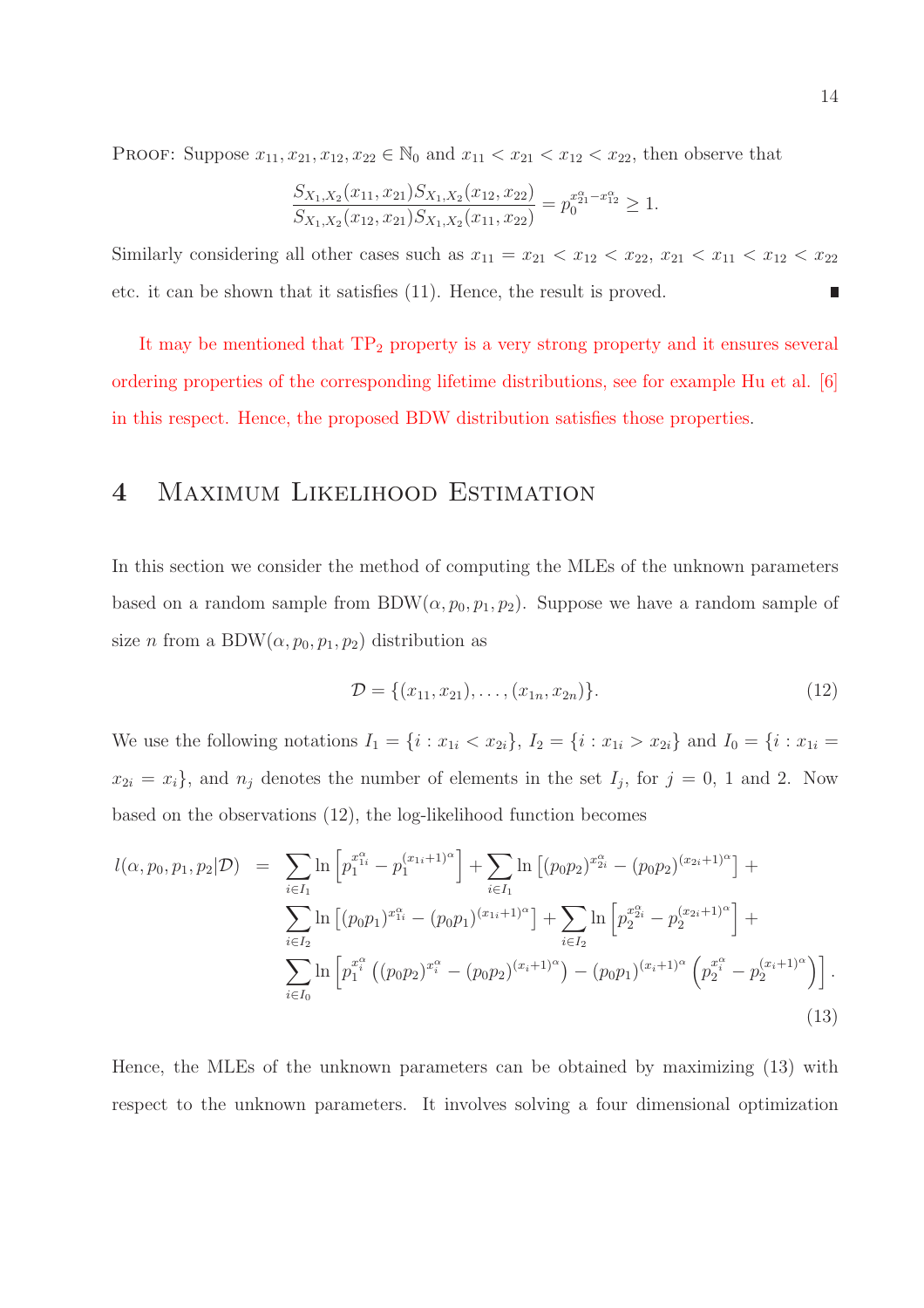problem. Clearly analytical solutions do not exist. Standard numerical methods like Newton-Raphson may be used to solve the optimization problem, but it needs very good initial guesses. Moreover, it is well known that it may converge to a local maximum rather than a global maximum.

To avoid that problems we propose to use EM algorithm to compute the MLEs in this case. We mainly discuss about estimating  $\alpha$ ,  $\lambda_0$ ,  $\lambda_1$  and  $\lambda_2$ . Kundu and Dey [10] developed a very efficient EM algorithm to compute the MLEs of the unknown parameters of a MOBW model. At each 'E'-step the corresponding 'M'-step can be performed by solving one nonlinear equation only. Kundu and Dey [10], by extensive simulation experiments, indicated that the proposed EM algorithm converges to the global optimum solution and works very well even for moderate sample sizes. Moreover, if the shape parameter is known, then at the 'M'-step the optimal solution can be obtained analytically.

In case of BDW model we have proposed the following EM algorithm, and because of its nested nature we call it as the nested EM algorithm. We treat this problem as a missing value problem. It is assumed that the complete data is of the form

$$
\mathcal{D}_c = \{ (y_{11}, y_{21}), \ldots, (y_{1n}, y_{2n}) \},\
$$

where  $\{(y_{1i}, y_{2i}); i = 1, \ldots, n\}$  is a random sample of size n from  $MOBW(\alpha, \lambda_0, \lambda_1, \lambda_2)$ , and  $x_{1i} = [y_{1i}], x_{2i} = [y_{2i}],$  for  $i = 1, ..., n$ . We observe  $(x_{1i}, x_{2i})$  and  $(y_{1i}, y_{2i})$  is missing. At each step we estimate the missing values by maximized likelihood principle method. The following result will be useful for that purpose.

THEOREM 1: Suppose  $(Y_1, Y_2) \sim \text{MOBW}(\alpha, \lambda_0, \lambda_1 \lambda_2), Y = \min\{Y_1, Y_2\},\$ and  $X_1 = [Y_1],$  $X_2 = [Y_2]$ . Then, the conditional PDF of  $(Y_1, Y_2)$  given  $(X_1, X_2)$  is

(a) If 
$$
i < j
$$
, and  $i \le y_1 < i + 1$ ,  $j \le y_2 < j + 1$ , then  
\n
$$
f_{Y_1, Y_2}(y_1, y_2 | X_1 = i, X_2 = j) = \frac{f_{WE}(y_1; \alpha, \lambda_1) f_{WE}(y_2; \alpha, \lambda_0 + \lambda_2)}{P(i \le Y_1 < i + 1, j \le Y_2 < j + 1)}
$$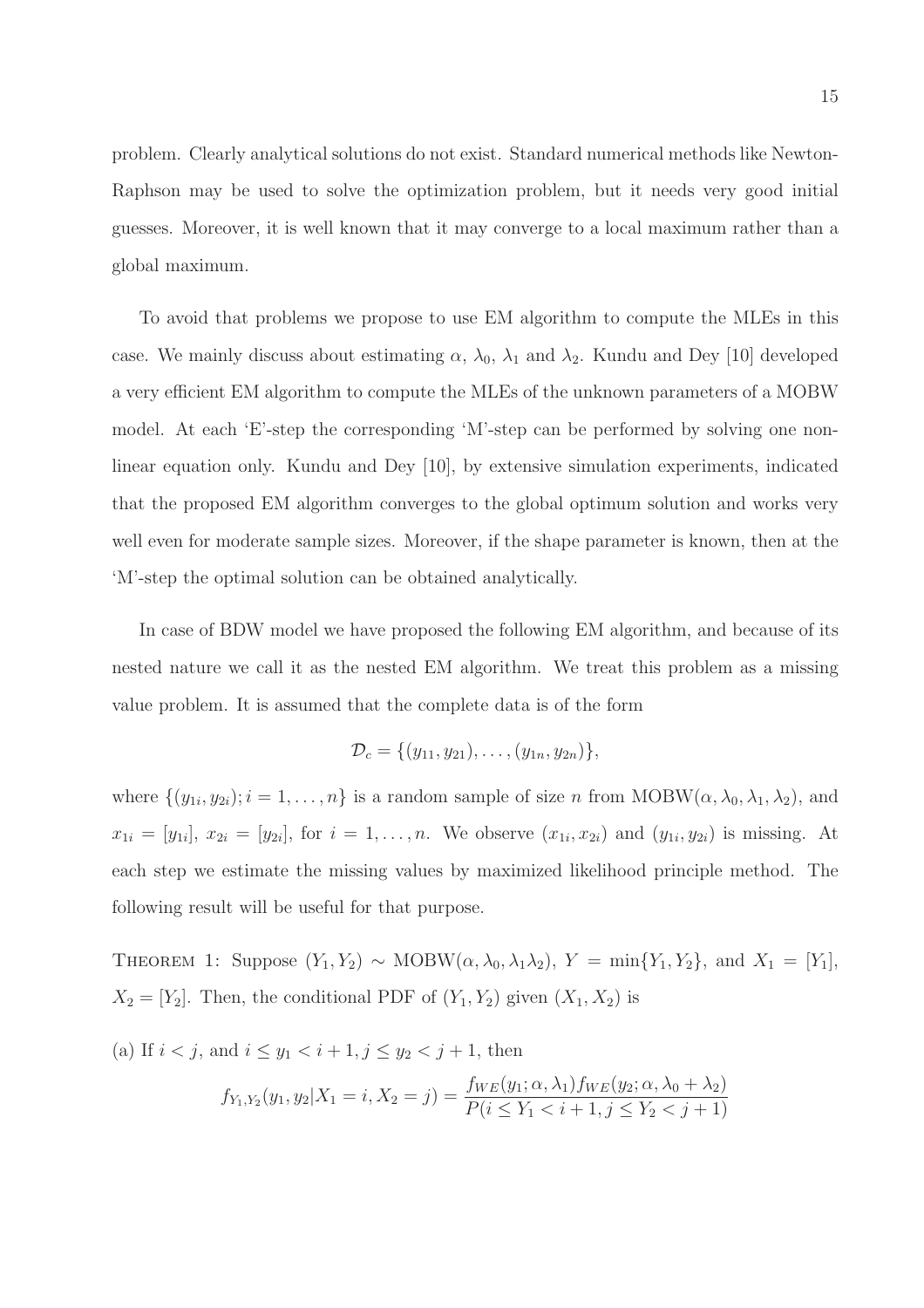and zero, otherwise.

(b) If  $i > j$ , and  $i \leq y_1 < i + 1, j \leq y_2 < j + 1$ , then

$$
f_{Y_1,Y_2}(y_1, y_2 | X_1 = i, X_2 = j) = \frac{f_{WE}(y_1; \alpha, \lambda_0 + \lambda_1) f_{WE}(y_2; \alpha, \lambda_2)}{P(i \le Y_1 < i + 1, j \le Y_2 < j + 1)}
$$

and zero, otherwise.

(c) If  $i = j$ , and  $i \le y_1 = y_2 = y < i + 1$ , then

$$
f_{Y_1,Y_2}(y|X_1=i, X_2=i) = \frac{f_{WE}(y_1; \alpha, \lambda_0 + \lambda_1 + \lambda_2)}{P(i \le Y < i + 1)}
$$

and zero, otherwise.

(d) If  $i = j$ , and  $i \le y_1 < y_2 < i + 1$ , then

$$
f_{Y_1,Y_2}(y_1,y_2|X_1=i,X_2=i) = \frac{f_{WE}(y_1;\alpha,\lambda_1)f_{WE}(y_2;\alpha,\lambda_0+\lambda_2)}{P(i \le Y_1 < i+1, i \le Y_2 < i+1)}
$$

and zero, otherwise.

(e) If  $i = j$ , and  $i \le y_2 < y_1 < i + 1$ , then

$$
f_{Y_1,Y_2}(y_1,y_2|X_1=i,X_2=i) = \frac{f_{WE}(y_1;\alpha,\lambda_0+\lambda_1)f_{WE}(y_2;\alpha,\lambda_2)}{P(i\leq Y_1
$$

and zero, otherwise.

PROOF: The proof can be easily obtained by using conditioning argument, and the details are avoided. П

Based on Theorem 1, if  $(Y_1, Y_2) \sim \text{MOBW}(\alpha, \lambda_0, \lambda_1 \lambda_2)$ , and  $X_1 = [Y_1], X_2 = [Y_2]$ , then for known  $\alpha$ ,  $\lambda_0$ ,  $\lambda_1$  and  $\lambda_2$ , the maximum likelihood predictor of  $(Y_1, Y_2)$  given  $X_1 = i$ and  $X_2 = j$ , say  $(\widehat{Y}_1, \widehat{Y}_2)$ , can be easily obtained. The explicit expressions of  $\widehat{Y}_1$  and  $\widehat{Y}_2$  are provided in the Appendix. Note that  $\widehat{Y}_1$  and  $\widehat{Y}_2$  depend on  $\alpha, \lambda_0, \lambda_1\lambda_2$ , and  $i, j$ , but we are not making it explicit.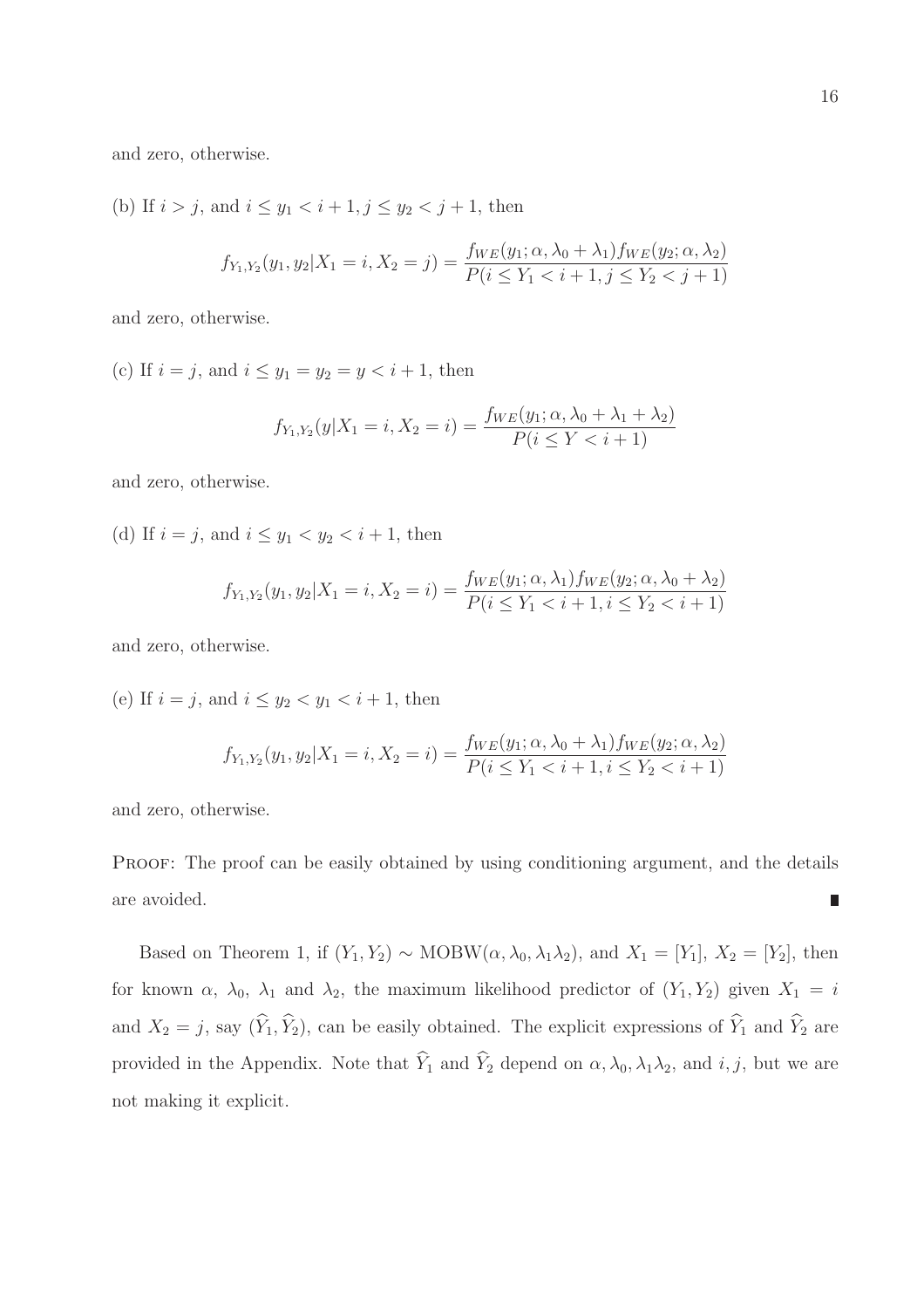Now we propose the following nested EM algorithm to compute the MLEs of the unknown parameters.

Algorithm 1: Nested EM Algorithm

- Suppose at the k-th step of the outer EM algorithm the estimates  $\alpha$ ,  $\lambda_0$ ,  $\lambda_1$  and  $\lambda_2$ , are  $\alpha^{(k)}$ ,  $\lambda_0^{(k)}$  $\lambda_0^{(k)}, \ \lambda_1^{(k)}$  $\lambda_1^{(k)}$  and  $\lambda_2^{(k)}$  $2^{(\kappa)}$ , respectively.
- For the given  $\alpha^{(k)}$ ,  $\lambda_0^{(k)}$  $\lambda_0^{(k)}, \lambda_1^{(k)}$  $\lambda_1^{(k)}$  and  $\lambda_2^{(k)}$  $\binom{k}{2}$ , based on maximized likelihood principle as discussed above obtain  $\mathcal{D}_c^{(k)} = \{(\widehat{y}_{11}, \widehat{y}_{21}), \ldots, (\widehat{y}_{11}, \widehat{y}_{21}) \text{ from } \mathcal{D}.$
- Based on  $\mathcal{D}_c^{(k)}$ , using the EM algorithm proposed by Kundu and Dey [10], obtain  $\alpha^{(k+1)}$ ,  $\lambda_0^{(k+1)}$  $\lambda_0^{(k+1)}, \lambda_1^{(k+1)}$  $_{1}^{(k+1)}$  and  $\lambda_{2}^{(k+1)}$  $2^{(\kappa+1)}$ .
- Continue the process until the convergence takes place.

Once the MLEs of the unknown parameters are obtained, then at the last stage of the outer EM, using the method of Louis [14] the confidence intervals of the unknown parameters can be obtained. One of the natural questions is how to obtain the initial estimates of the unknown parameters. Since  $X_1 \sim \text{DW}(\alpha, p_0 p_1), X_2 \sim \text{DW}(\alpha, p_0 p_2)$  and  $\min\{X_1, X_2\} \sim$  $DW(\alpha, p_0p_1p_2)$ , from  $\{x_{1i}; i = 1, \ldots, n\}$ ,  $\{x_{2i}; i = 1, \ldots, n\}$  and  $\{\min\{x_{1i}, x_{2i}\}; i = 1, \ldots, n\}$ , we can obtain initial estimates of  $\alpha$ ,  $p_0$ ,  $p_1$  and  $p_2$ . The details will be explained in the Data Analysis section.

### 5 Bayes Estimation

In this section we obtain the Bayes estimates of  $\alpha$ ,  $\lambda_0$ ,  $\lambda_1$  and  $\lambda_2$  based on a random sample of size n as described in (12). It is assumed that  $\lambda_0$ ,  $\lambda_1$  and  $\lambda_2$  has a Dirichlet-Gamma prior as described in (8). We do not assume any specific form of prior on  $\alpha$ . It is simply assumed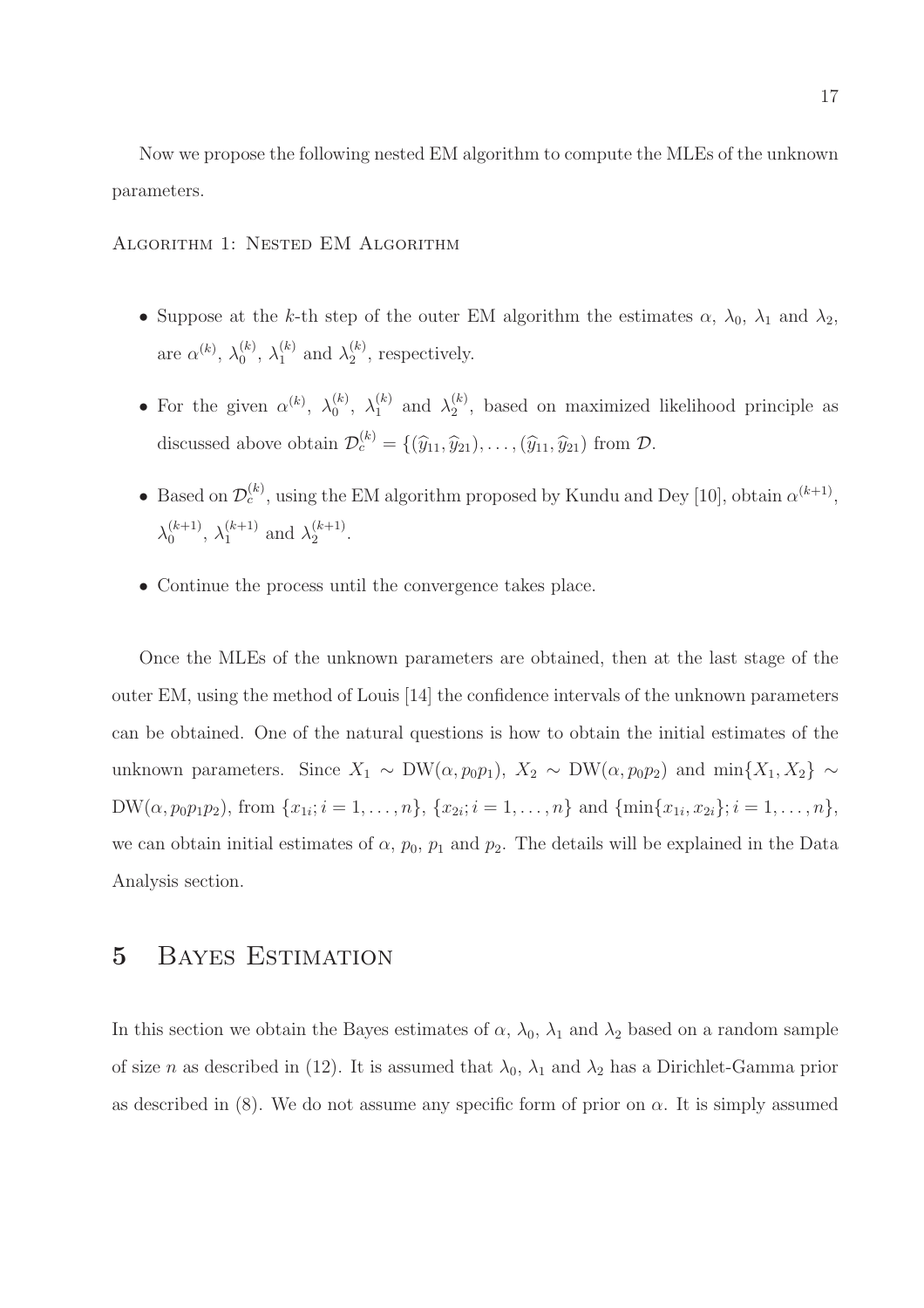that the support of  $\alpha$  is  $(0, \infty)$ , and it has the PDF which is log-concave. Moreover, the prior on  $\alpha$  and  $\lambda_0, \lambda_1, \lambda_2$  are independently distributed. Let us denote  $\boldsymbol{\theta} = (\alpha, \lambda_0, \lambda_1, \lambda_2)$ , and the joint prior on  $\theta$  as  $\pi(\theta)$ . In view of the fact that the discrete case is considered, the posterior distribution of  $\theta$ , say  $\pi(\theta|\mathcal{D})$ , is not so easy to handle computationally. In a situation like this, Ghosh et al. [5] (Chapter 7) suggested to use some data augmentation method which might help.

Recently Kundu and Gupta [11] provided a very efficient method to compute the Bayes estimates and the associated highest posterior density (HPD) credible intervals of  $\alpha$ ,  $\lambda_0$ ,  $\lambda_1$  and  $\lambda_2$  with respect to the above priors and based on a random sample of size n from MOBW( $\alpha$ ,  $\lambda_0$ ,  $\lambda_1$ ,  $\lambda_2$ ). If the shape parameter  $\alpha$  is known, then Dirichlet-Gamma prior becomes a conjugate prior and in this case the Bayes estimates and the associated credible intervals of  $\lambda_0$ ,  $\lambda_1$  and  $\lambda_2$  can be obtained in explicit forms. If the shape parameter is unknown, then a very efficient Gibbs sampling technique has been proposed by Kundu and Gupta [11] and that can be used to compute the Bayes estimates and the associated HPD credible intervals. In case of BDW distribution to compute the Bayes estimates of the unknown parameters, we have combined the 'data augmentation' method as suggested by Ghosh et al. [5] and the efficient Gibbs sampling method as suggested by Kundu and Gupta [11] in case MOBW distribution. We propose the following algorithm to compute the Bayes estimates and the associated HPD credible intervals of any function of  $\alpha$ ,  $\lambda_0$ ,  $\lambda_1$  and  $\lambda_2$ , say  $g(\alpha, \lambda_0, \lambda_1, \lambda_2)$ , based on the random sample (12).

#### Algorithm 2: Augmented-Gibbs Sampling Procedure

Step 1: Obtain initial estimates of  $\alpha$ ,  $\lambda_0$ ,  $\lambda_1$  and  $\lambda_2$ , say  $\boldsymbol{\theta}^{(0)} = (\alpha^{(0)}, \lambda_0^{(0)}, \lambda_1^{(0)}, \lambda_2^{(0)})$ .

Step 2: Based on  $\boldsymbol{\theta}^{(0)}$  obtain  $\mathcal{D}^{(0)} = \{(y_{11}^{(0)}, y_{21}^{(0)}, \dots, (y_{1n}^{(0)})\}$  $y_{2n}^{(0)}, y_{2n}^{(0)}$  $\binom{0}{2n}$  as suggested in the previous section by using maximized likelihood principle.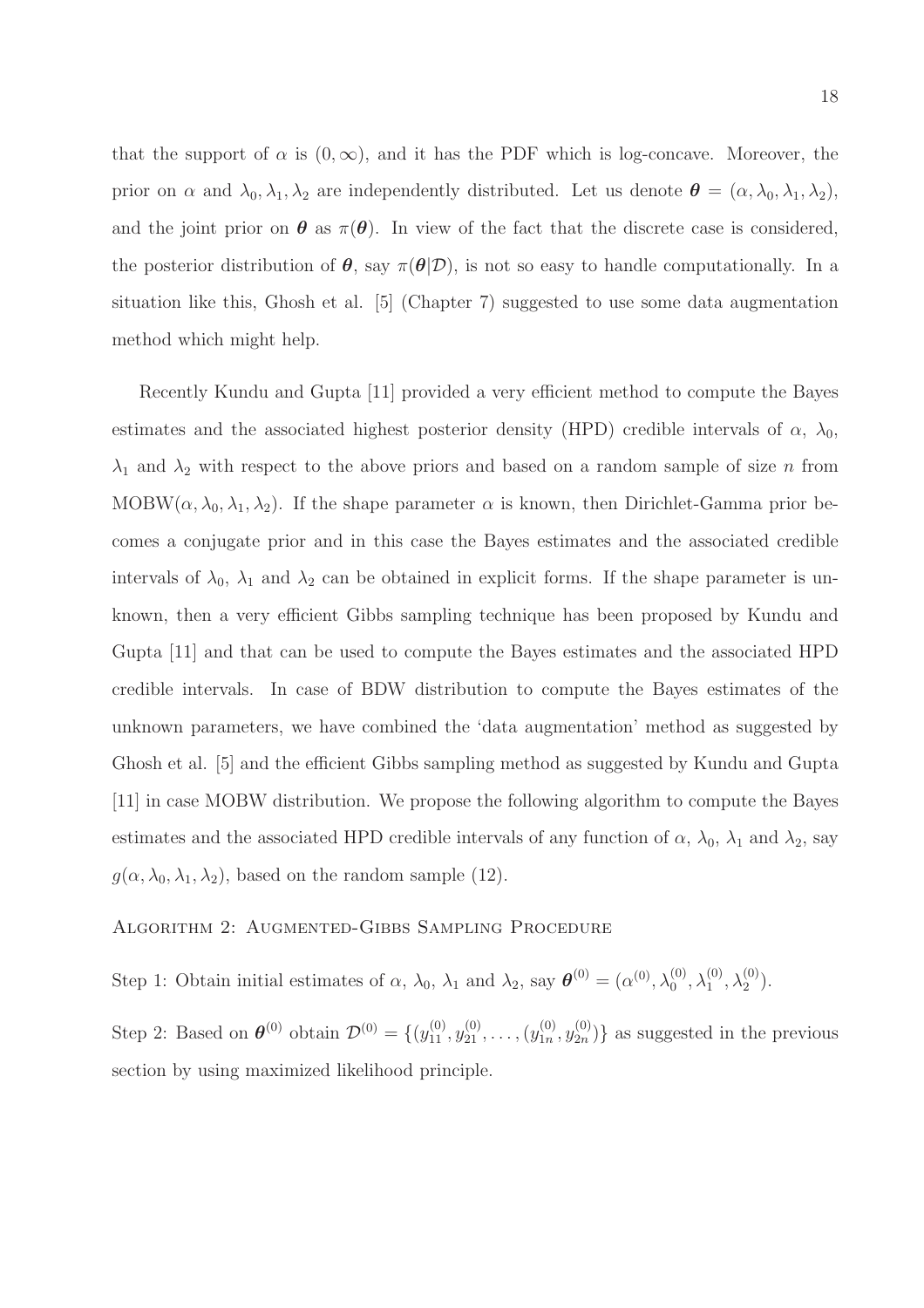Step 3: Using the augmented data  $\mathcal{D}^{(0)}$  and using the Gibbs sampling method suggested by Kundu and Gupta [11] generate  $\{\boldsymbol{\theta}^{(0i)} = (\alpha^{(0i)}, \lambda_0^{(0i)}, \lambda_1^{(0i)}, \lambda_2^{(0i)})$ ;  $i = 1, ..., M\}$ .

Step 4: Obtain  $\boldsymbol{\theta}^{(1)} = (\alpha^{(1)}, \lambda_0^{(1)}, \lambda_1^{(1)}, \lambda_2^{(1)})$ , where

$$
\alpha^{(1)} = \frac{1}{M} \sum_{i=1}^{M} \alpha^{(0i)}, \quad \lambda_0^{(1)} = \frac{1}{M} \sum_{i=1}^{M} \lambda_0^{(0i)}, \qquad \lambda_1^{(1)} = \frac{1}{M} \sum_{i=1}^{M} \lambda_1^{(0i)}, \qquad \lambda_2^{(1)} = \frac{1}{M} \sum_{i=1}^{M} \lambda_2^{(0i)}.
$$

Step 5: Go back to Step 1 and replace  $\boldsymbol{\theta}^{(0)}$  by  $\boldsymbol{\theta}^{(1)}$  and continue the process N times. Step 6: At the N-th step we obtain the generated samples

$$
\{\boldsymbol{\theta}^{(Ni)} = (\alpha^{(Ni)}, \lambda_0^{(Ni)}, \lambda_1^{(Ni)}, \lambda_2^{(Ni)}); i = 1, \dots M\}.
$$
 (14)

Based on the generated samples (14) we can easily compute a simulation consistent Bayes estimate of  $g(\alpha, \lambda_0, \lambda_1, \lambda_2)$  as

$$
\widehat{g}_B(\alpha, \lambda_0, \lambda_1, \lambda_2) = \frac{1}{M} \sum_{i=1}^M g(\alpha^{(Ni)}, \lambda_0^{(Ni)}, \lambda_1^{(Ni)}, \lambda_2^{(Ni)}).
$$

Step 7: If we denote

$$
g_i = g(\alpha^{(Ni)}, \lambda_0^{(Ni)}, \lambda_1^{(Ni)}, \lambda_2^{(Ni)}), \quad i = 1, ..., M,
$$

and  $g_{(1)} < g_{(2)} < \ldots < g_{(N)}$  denote the ordered  $g_i$ 's, then based on  $g_{(i)}$ 's in a routine manner we can construct  $100(1-\beta)\%$  credible and HPD credible intervals of  $g(\alpha, \lambda_0, \lambda_1, \lambda_2)$ , see for example Kundu and Gupta [11].

### 6 Data Analysis

#### 6.1 FOOTBALL DATA

In this section we present the analysis of a data set to see how the proposed model and methods can be applied in practice. The data set which we have analyzed here represents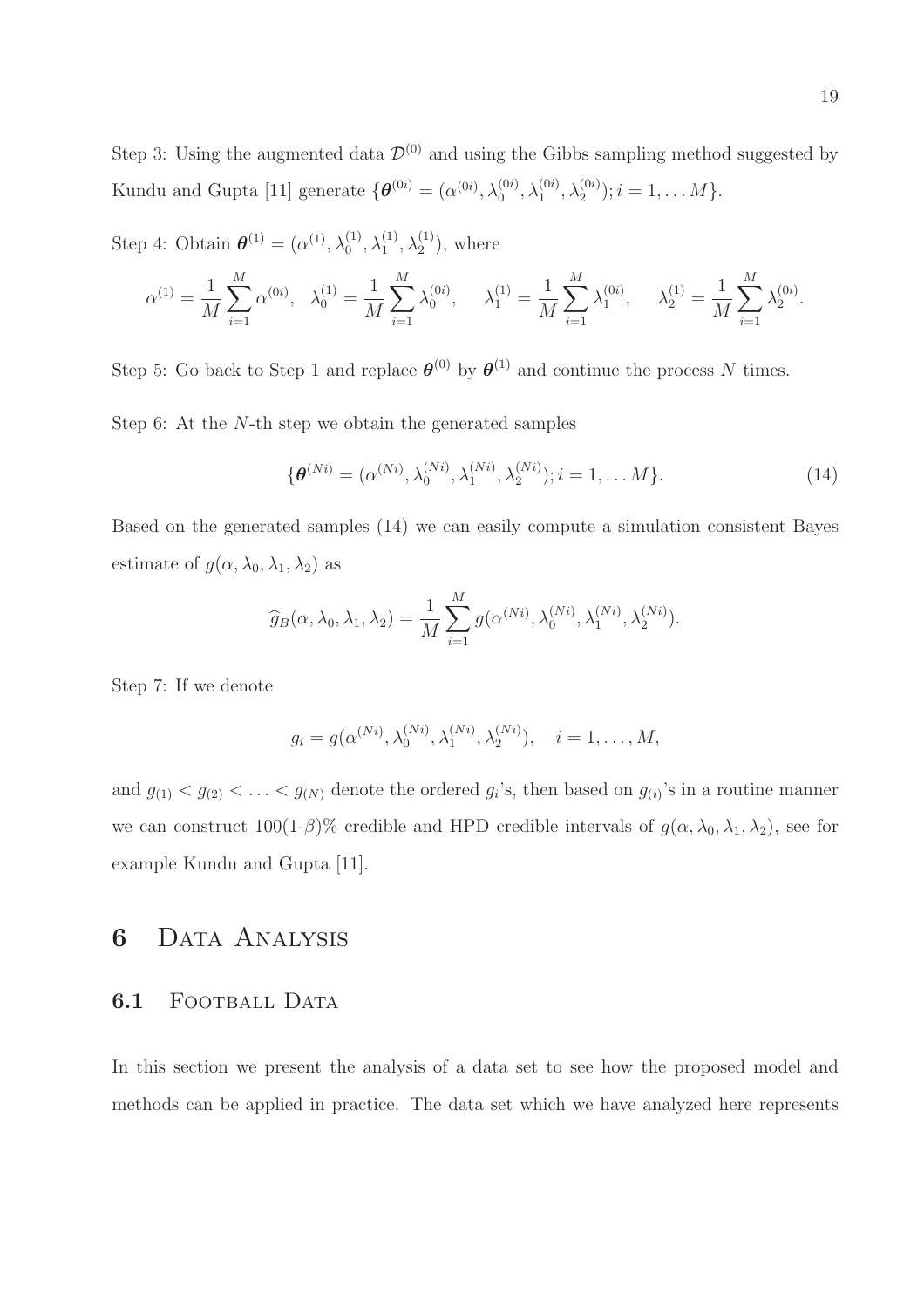the Italian Series A football match score played between two Italian football giants 'ACF Firontina'  $(X_1)$  and 'Juventus'  $(X_2)$  during the period 1996 to 2011. The data set is presented below. First we have fitted DW distribution to  $X_1$ ,  $X_2$  and  $\min\{X_1, X_2\}$ . The MLEs of  $\alpha$ 

| Obs.           | <b>ACF</b>     | Juventus       | Obs. | <b>ACF</b>                      | Juventus       |
|----------------|----------------|----------------|------|---------------------------------|----------------|
|                | Firontina      |                |      | Firontina                       |                |
|                | $(X_1)$        | $(X_2)$        |      | $(X_1)$                         | $(X_2)$        |
|                |                |                |      |                                 |                |
| $\mathbf{1}$   | 1              | $\overline{2}$ | 14   | $\mathbf{1}$                    | $\overline{2}$ |
| $\overline{2}$ | 0              | 0              | 15   |                                 | 1              |
| 3              | $\mathbf{1}$   | $\mathbf{1}$   | 16   | 1                               | $\sqrt{3}$     |
| $\sqrt{4}$     | $\overline{2}$ | $\overline{2}$ | 17   | 3                               | 3              |
| $\rm 5$        | 1              | 1              | 18   | 0                               | 1              |
| 6              | $\theta$       | 1              | 19   | 1                               | $\mathbf{1}$   |
| $\overline{7}$ | $\mathbf{1}$   | 1              | 20   | 1                               | $\overline{2}$ |
| 8              | 3              | $\overline{2}$ | 21   | 1                               | $\theta$       |
| $\overline{9}$ | 1              | 1              | 22   | 3                               | 0              |
| 10             | $\overline{2}$ | 1              | 23   |                                 | $\overline{2}$ |
| 11             | $\mathbf 1$    | $\sqrt{2}$     | 24   | 1                               | 1              |
| 12             | 3              | 3              | 25   | $\hspace{.0cm} 0 \hspace{.0cm}$ | 1              |
| 13             | 0              | 1              | 26   | 0                               | 1              |

Table 1: UEFA Champion's League data

and  $p$ , and the results are presented in Table 2.

| Data               |        | $\widehat{n}$             |        | $p$ -value |
|--------------------|--------|---------------------------|--------|------------|
| $X_1$              | 1.8424 | 0.7617                    | 5.5556 | 0.14       |
| $X_2$              | 2.4646 | $\mid 0.8604$             | 0.8787 | 0.83       |
| $\min\{X_1, X_2\}$ | 1.8398 | $\mid 0.6818 \mid 3.1301$ |        | 0.37       |

Table 2: MLEs, chi-square and associated p-values for  $X_1$ ,  $X_2$  and  $\min\{X_1, X_2\}$ .

Based on the chi-square statistic and the associated p-values it seems that DW distribution fits  $X_1, X_2$  and  $\min\{X_1, X_2\}$  reasonably well. We would like to fit BDW distribution to the above data set. We have used the following initial estimates of the unknown parameters,

$$
\alpha^{(0)} = 2.0489, \quad \lambda_0^{(0)} = 0.0395, \quad \lambda_1^{(0)} = 0.2326, \quad \lambda_2^{(0)} = 0.1108.
$$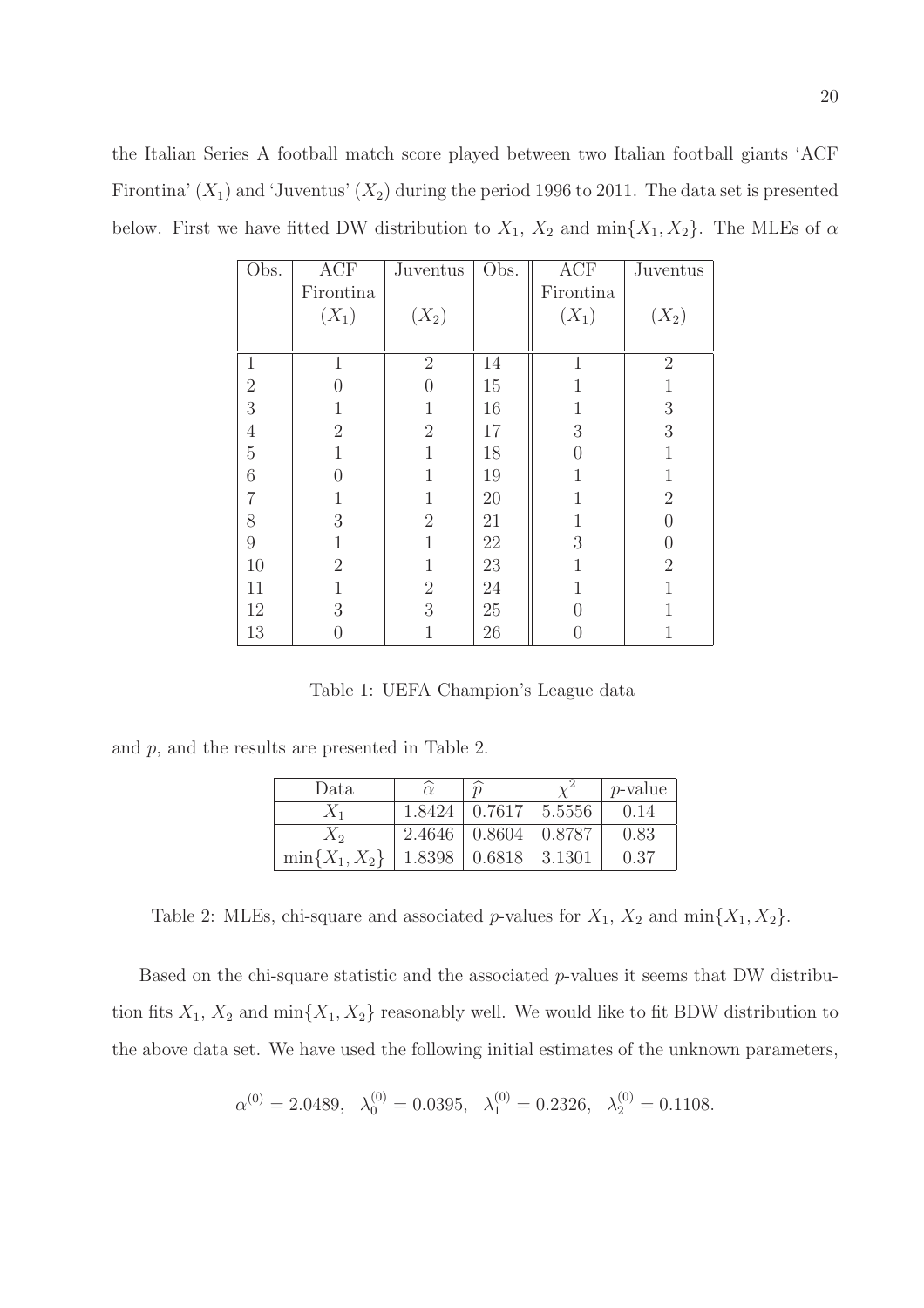From Table 2 we obtain  $\alpha^{(0)}$  by taking the average of the three estimates of  $\alpha$  namely 1.8424, 2.4646 and 1.8398, respectively. Similarly,  $\lambda_i^{(0)}$  $i^{(0)}$ 's are obtained by solving  $p_i$ 's uniquely from the three estimates of p, namely  $p_0^{(0)}p_1^{(0)} = 0.7617, p_0^{(0)}p_2^{(0)} = 0.8604, p_0^{(0)}p_1^{(0)}p_2^{(0)} = 0.6818,$ and using  $p_i = e^{-\lambda_i}$ , for  $i = 0, 1$  and 2.

We start the EM algorithm with the above initial guesses. We use the stopping criterion when the difference between the two consecutive pseudo log-likelihood values is less than 10<sup>−</sup><sup>4</sup> . The EM algorithm stops after 23 iterations and we obtain the MLEs and the associated 95% confidence intervals of the parameters as:  $\hat{\alpha}_{MLE} = 4.9798(\mp 0.8112),$  $\widehat{\lambda}_{0,MLE} = 0.0013(\mp 0.0002), \widehat{\lambda}_{1,MLE} = 0.2468(\mp 0.0511) \text{ and } \widehat{\lambda}_{2,MLE} = 0.0487(0.0086).$  To observe whether the proposed model provides a good fit to the data, we have obtained the chi-squared statistic. The observed  $\chi^2$ -value is 10.9690, with the p-value greater than 0.27, for the  $\chi^2$  distribution with 9 degrees of freedom. Hence, it is clear that the proposed model and the nested EM algorithm work quite well in this case.

Now for comparison purposes we want to see whether bivariate discrete exponential (BDE) fits the data or not. Note that BDE can be obtained as a special case of the BDW when the common shape parameter is 1. Hence, we want to perform the following test

$$
H_0: \alpha = 1 \quad \text{vs.} \quad H_1: \alpha \neq 1.
$$

Now based on the above 95% confidence interval of  $\alpha$ , we can conclude that  $H_0$  is rejected with 5% level of significance. Hence, BDE cannot be used for this data set.

Now to compute the Bayes estimates and the associated HPD credible intervals we have used the following hyper-parameter of the Dirichlet-Gamma prior:  $a = b = a_0 = a_1 = a_2$ = 0.0001, and for  $\pi_2(\alpha)$  it is assumed that it follows a gamma distribution with the shape parameter  $c = 0.0001$  and the scale parameter  $d = 0.0001$ . The above hyper-parameters behave like non-informative priors but they are still proper priors, see for example Congdon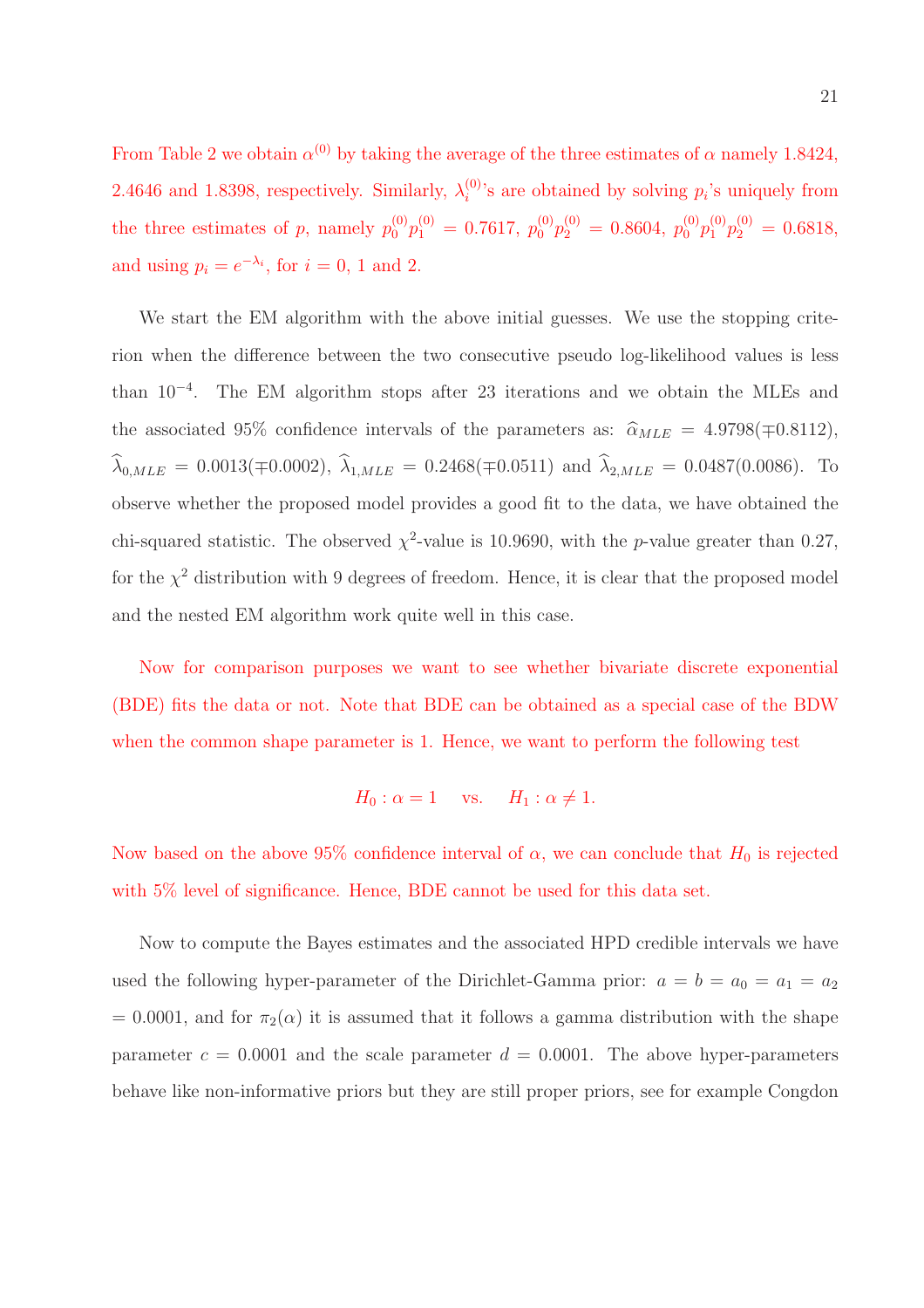[1]. Based on the above hyper-parameters with 10,000 replications we obtain the Bayes estimates and the associated 95% HPD credible intervals as follows:  $\hat{\alpha}_{BE} = 4.3716(\mp 0.7453)$ ,  $\widehat{\lambda}_{0,BE} = 0.0019(\mp 0.0002), \widehat{\lambda}_{1,BE} = 0.2723(\mp 0.0416)$  and  $\widehat{\lambda}_{2,BE} = 0.0318(0.0093)$ . It is clear that the Bayes estimates with respect to the non-informative priors and the MLEs behave very similarly.

#### 6.2 Nasal Drainage Severity Score

In this case the data represents the efficacy of steam inhalation in the treatment of common cold symptoms. The patients had common cold of recent onset. Each patient has been given two 2-minutes steam inhalation treatment, after which severity of nasal drainage was self assessed for the next four days. The outcome variable at each day was ordinal with four categories:  $0 =$  no symptoms;  $1 =$  mild symptoms;  $2 =$  moderate symptoms;  $3 =$  severe symptoms. We analyze the data for the first two days and they are presented in Table 3. The original data are available in Davis [3].

In this case, we have also fitted the DW distribution to  $X_1$ ,  $X_2$  and  $\min\{X_1, X_2\}$ , and the results are presented in Table 4. From the p-values in Table 4 it is clear that DW fits  $X_1, X_2$  and  $\min\{X_1, X_2\}$  very well. Hence, it is reasonable to fit BDW to this data set.

We have used the proposed augmented-EM algorithm to compute the MLEs of the unknown parameters. We have used the following initial values to start the EM algorithm,

$$
\alpha^{(0)} = 2.5255, \quad \lambda_0^{(0)} = 0.0519, \quad \lambda_1^{(0)} = 0.0471, \quad \lambda_2^{(0)} = 0.1202.
$$

We have used the same stopping criterion as before, and the EM algorithm stops after 15 iterations. The MLEs and the associated 95% confidence intervals are as follows:  $\hat{\alpha}_{MLE}$  $= 3.6571 \ (\mp \ 0.9787), \ \widehat{\lambda}_{0,MLE} = 0.0699 \ (\mp \ 0.0178), \ \widehat{\lambda}_{1,MLE} = 0.0025 \ (\mp \ 0.0007), \ \widehat{\lambda}_{2,MLE} =$ 0.0697 ( $\mp$  0.0156). The associated  $\chi^2$  value becomes 13.6321 with the *p*-value greater than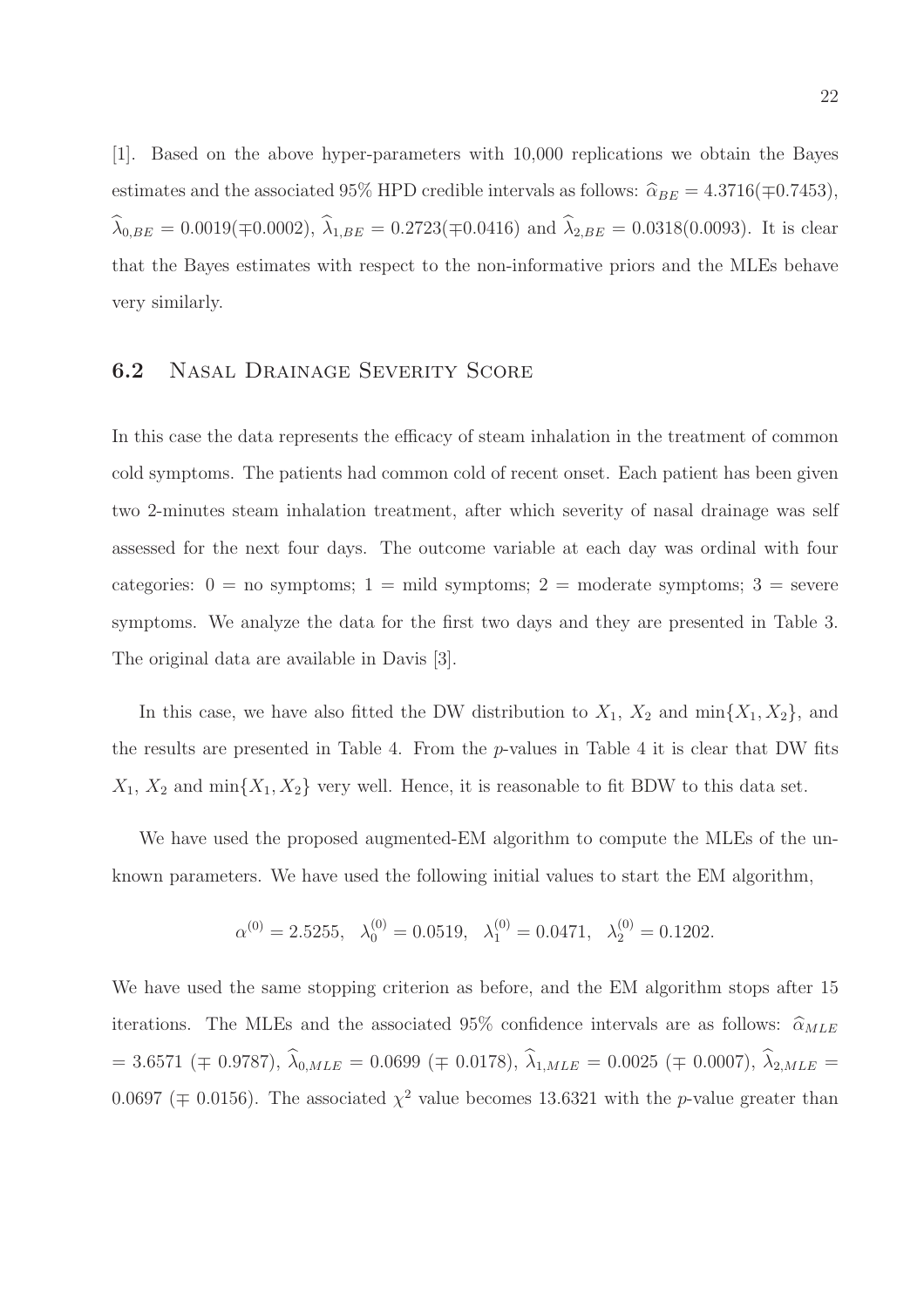| N <sub>o</sub> . | Day $1$          | Day $2$          | No. | Day $1$          | Day $2$          |
|------------------|------------------|------------------|-----|------------------|------------------|
|                  | $(X_1)$          | $(X_2)$          |     | $(X_1)$          | $(X_2)$          |
| $1\,$            | $\mathbf{1}$     | $\mathbf 1$      | 16  | $\sqrt{2}$       | $\mathbf 1$      |
| $\sqrt{2}$       | $\boldsymbol{0}$ | $\overline{0}$   | 17  | $\mathbf 1$      | $\mathbf 1$      |
| 3                | $\,1$            | $\mathbf 1$      | 18  | $\overline{2}$   | $\overline{2}$   |
| $\overline{4}$   | $\mathbf{1}$     | $\mathbf 1$      | 19  | $\boldsymbol{3}$ | $\mathbf 1$      |
| $\rm 5$          | $\overline{0}$   | $\sqrt{2}$       | 20  | $\mathbf 1$      | $\mathbf 1$      |
| $\sqrt{6}$       | $\overline{2}$   | $\overline{0}$   | 21  | $\overline{2}$   | $\,1$            |
| $\overline{7}$   | $\sqrt{2}$       | $\overline{2}$   | 22  | $\overline{2}$   | $\overline{2}$   |
| 8                | $\,1$            | $\mathbf 1$      | 23  | $\,1$            | $\,1$            |
| 9                | 3                | $\overline{2}$   | 24  | $\overline{2}$   | $\overline{2}$   |
| 10               | $\overline{2}$   | $\overline{2}$   | 25  | $\overline{2}$   | $\boldsymbol{0}$ |
| 11               | $\mathbf{1}$     | $\boldsymbol{0}$ | 26  | $\mathbf 1$      | $\mathbf 1$      |
| 12               | $\overline{2}$   | $\boldsymbol{3}$ | 27  | $\boldsymbol{0}$ | $\mathbf 1$      |
| 13               | $\mathbf{1}$     | $\sqrt{3}$       | 28  | $\mathbf 1$      | $\mathbf 1$      |
| 14               | $\overline{2}$   | $\mathbf 1$      | 29  | $\mathbf 1$      | $\mathbf 1$      |
| 15               | $\overline{2}$   | 3                | 30  | $\boldsymbol{3}$ | $\sqrt{3}$       |

Table 3: Nasal drainage severity score for 30 patients.

| Data               |        | $\widehat{v}$ |        | $p$ -value |
|--------------------|--------|---------------|--------|------------|
| $X_{1}$            | 2.8280 | 0.9057        | 0.0366 | 0.99       |
| $X_2$              | 2.2768 | 0.8419        | 1.5676 | 0.67       |
| $\min\{X_1, X_2\}$ | 2.4717 | 0.8031        | 0.0124 | 0.99       |

Table 4: MLEs, chi-square and associated p-values for  $X_1$ ,  $X_2$  and  $\min\{X_1, X_2\}$ .

0.13 for a  $\chi^2$  distribution with 9 degrees of freedom. It clearly indicates that the proposed BDW distribution fits the bivariate nasal drainage data set quite well. Moreover, similarly as the previous data set, based on the confidence interval of  $\alpha$  we can conclude that BDE cannot be used for this data set also.

In this case, we have also calculated the Bayes estimates using the same prior assumptions and the same hyper-parameters as the previous example. The Bayes estimates and the associated 95% HPD credible intervals are provided below:  $\hat{\alpha}_{BE} = 3.7781 \ (\mp 0.9321), \ \hat{\lambda}_{0,BE}$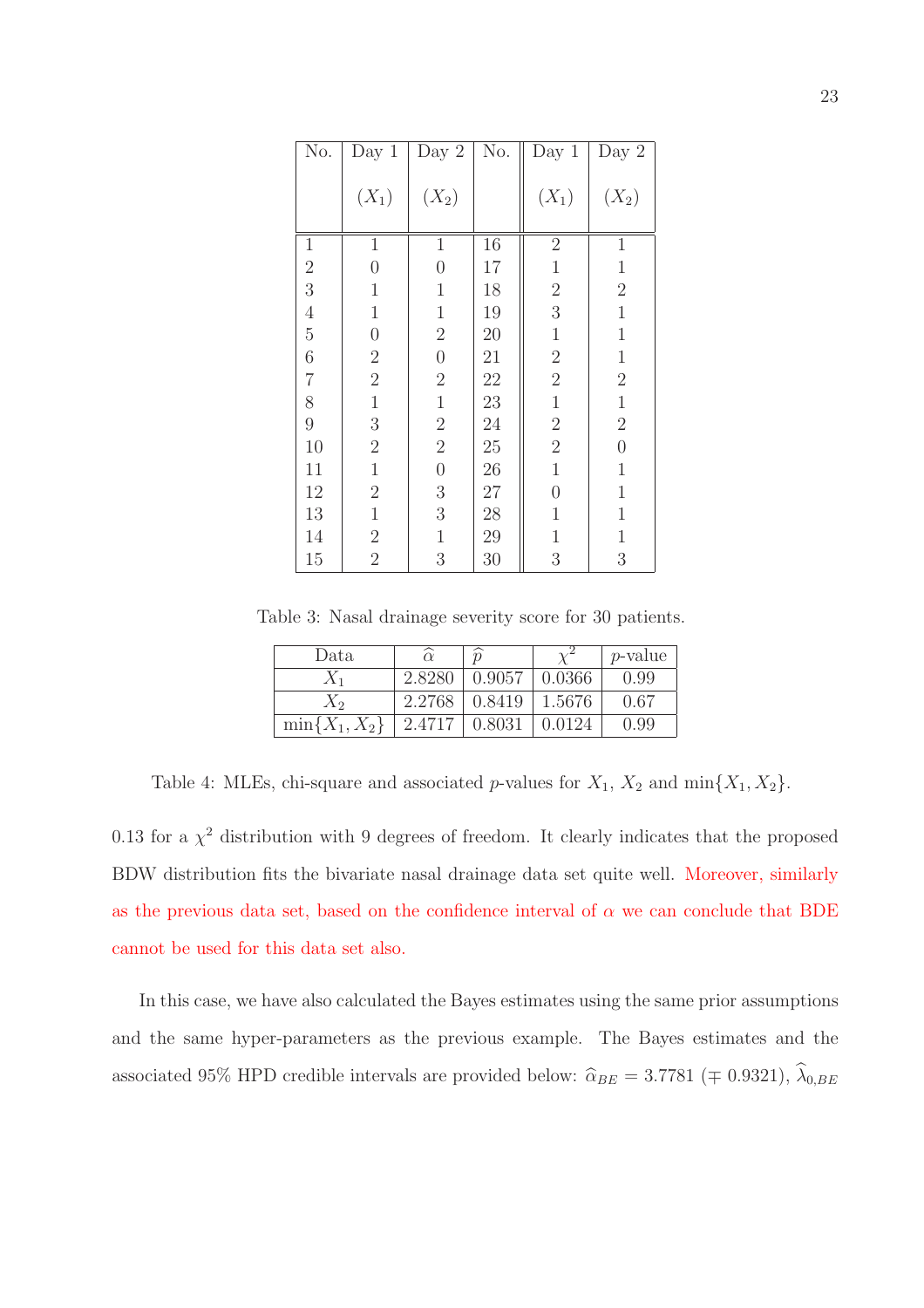$= 0.0754 \ (\mp \ 0.0132), \ \hat{\lambda}_{1,BE} = 0.0017 \ (\mp \ 0.0008), \ \hat{\lambda}_{2,BE} = 0.0721 \ (\mp \ 0.0137).$  In this case, it is also observed that the MLEs and the Bayes estimates with respect to non-informative priors behave in a very similar manner.

### 7 Conclusions

In this paper we have introduced BDW distribution from three univariate DW distributions and using the minimization technique. It is observed that the proposed BDW distribution has univariate DW marginals. The proposed BDW distribution has four parameters and due to which it becomes a very flexible bivariate discrete distribution. It has some interesting physical interpretations in terms of shock model and latent failure time competing risks model. It is observed the BDW distribution has the correlation range  $(0, 1)$  and it has the TP<sup>2</sup> property. The MLEs cannot be obtained in explicit forms, and we have used nested EM algorithm to compute the MLEs of the unknown parameters. We have also proposed augmented Gibbs sampling procedure to compute the Bayes estimates of the unknown parameters. Two real data sets have been analyzed for illustrative purposes. It is observed that the nested EM algorithm and augmented Gibbs sampling method work quite well in practice.

### Acknowledgements:

The authors would like to thank two unknown reviewers for their constructive comments which have helped us to improve the manuscript significantly. The second author was partially supported by the grant Khansar-CMC-101.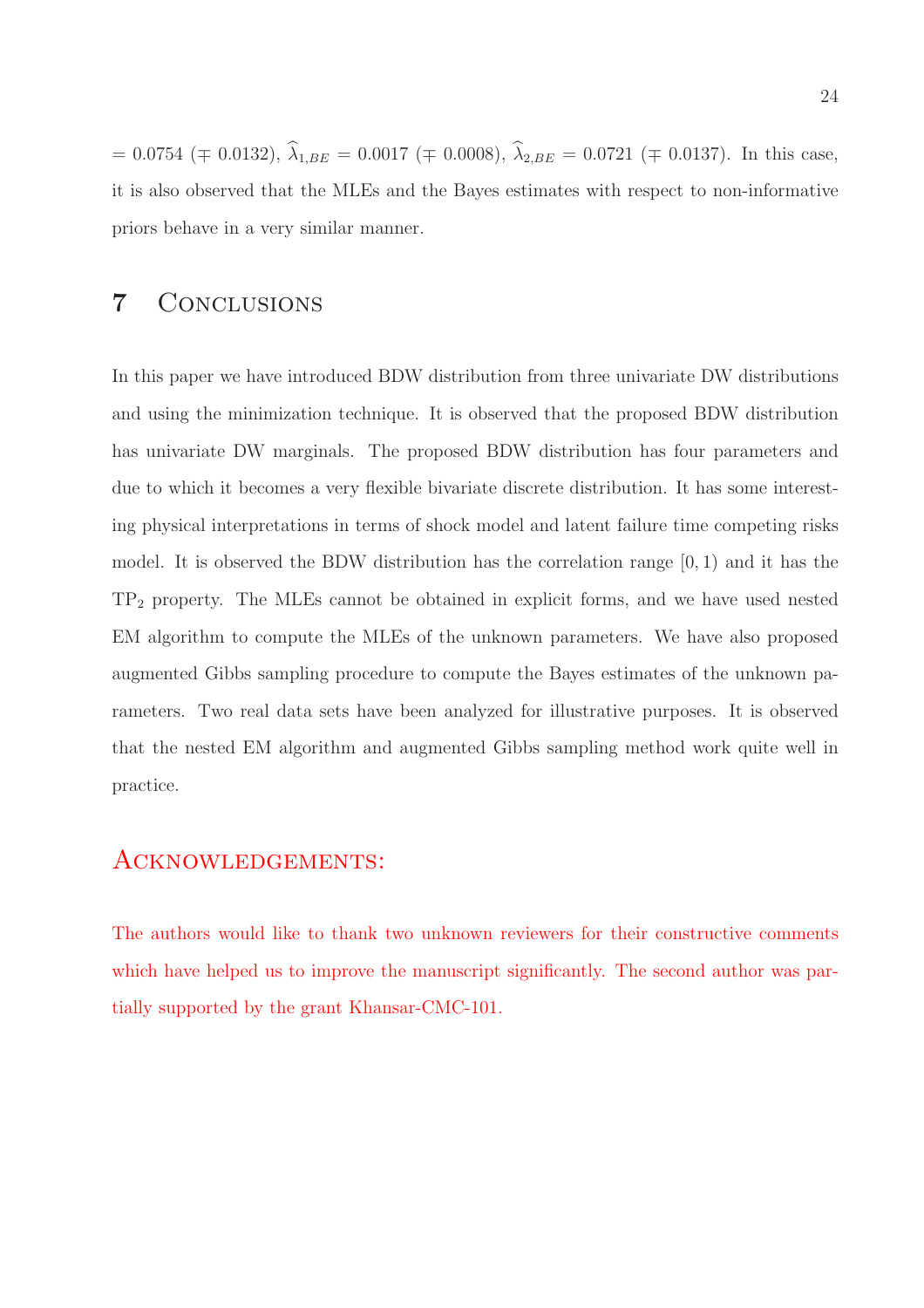## References

- [1] Congdon, P. (2006), Bayesian statistical modelling, 2nd edition, Wiley, New Jersey.
- [2] Cox, D.R. (1959), "The analysis of exponentially distributed lifetime with two types of failures", Journal of the Royal Statistical Society, Ser. B, vol. 21, 411 - 421.
- [3] Davis, C.S. (2002), Statistical methods for the analysis of repeated measures data, Springer-Verlag, New York.
- [4] Englehardt, J.D., Li, R.C. (2011). "The discrete Weibull distribution: An alternative for correlated counts with confirmation for microbial counts in water", Risk Analysis, 31, 370 - 381.
- [5] Ghosh, J.K., Samanta, T. and Delampady, M. (2006), An introduction to Bayesian analysis; theory and methods, Springer, New York, USA.
- [6] Hu, T., Khaledi, B-E. and Shaked, M. (2003), "Multivariate hazard rate orders", Journal of Multivariate Analysis, vol. 84, 173 – 189.
- [7] Johnson, N.L., Kotz, S. and Balakrishan, N. (1995), Continuous univariate distributions, Wiley and Sons, 2nd edition, New York.
- [8] Johnson, N.L., Kotz, S. and Balakrishnan, N. (1997), Discrete multivariate distributions, Wiley and Sons New York.
- [9] Kocherlakota, S. and Kocherlakota, K. (1992), Bivariate discrete distributions, Marcel and Dekker, New York.
- [10] Kundu, D. and Dey, A. K. (2009), "Estimating the Parameters of the Marshall-Olkin Bivariate Weibull Distribution by EM Algorithm", Computational Statistics and Data Analysis, vol. 53, no. 4, 956 - 965.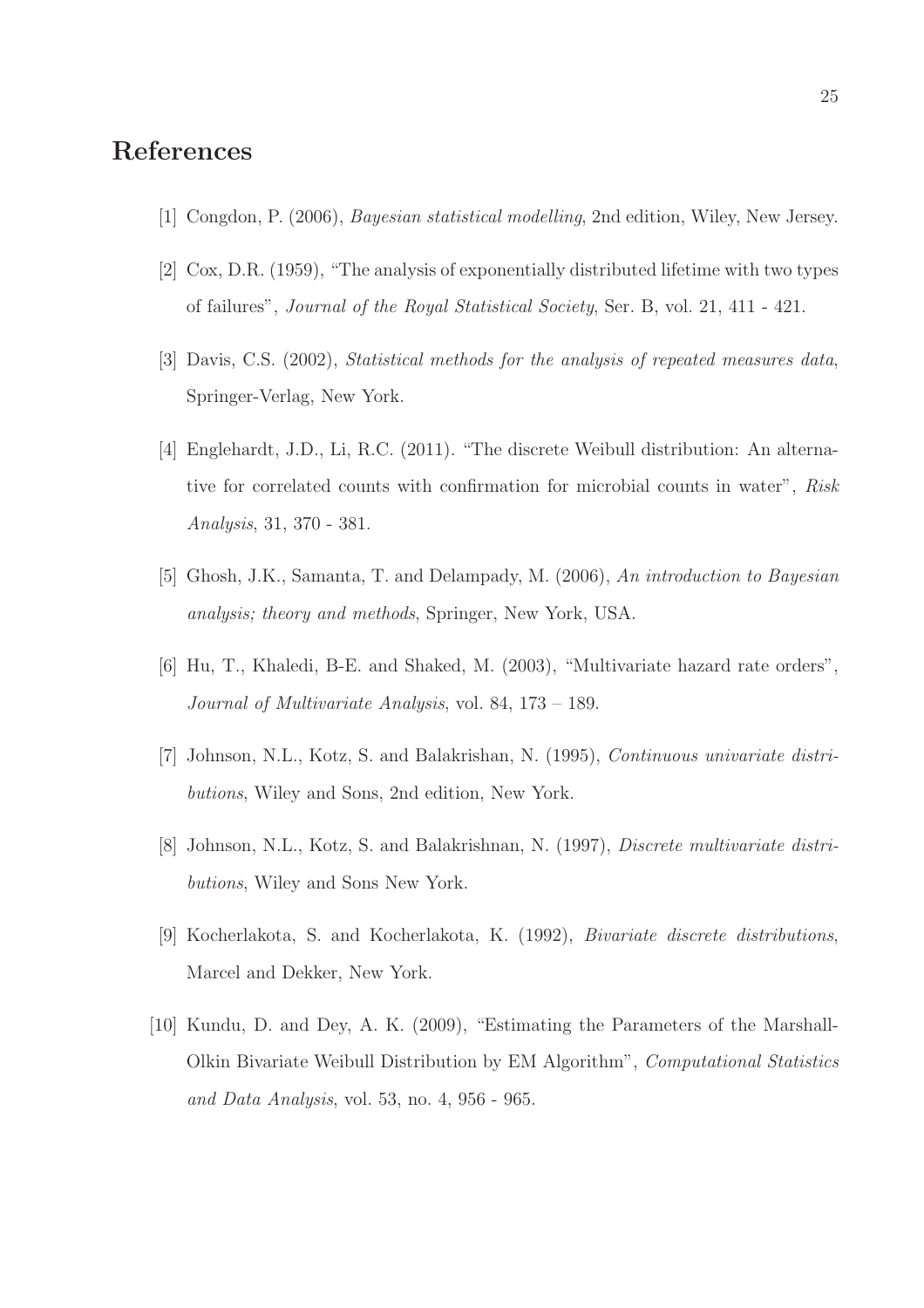- [11] Kundu, D. and Gupta, A. (2013), "Bayes estimation for the Marshall-Olkin bivariate Weibull distribution", Computational Statistics and Data Analysis, vol. 57, 271 - 281.
- [12] Kundu, D. and Nekoukhou, V. (2018), "Univariate and bivariate geometric discrete generalized exponential distributions", Journal of Statistical Theory and Practice, DOI:10.1080/15598608.2018.1441082.
- [13] Lee, H. and Cha, J.H. (2015), "On two general classes of discrete bivariate distributions", The American Statistician, 69(3), 221-230.
- [14] Louis, T. A. (1982), "Finding the observed information matrix when using the EM algorithm", Journal of the Royal Statistical Society, Series B, vol. 44, 226 - 233.
- [15] Marshall, A.W. and Olkin, I. (1967), "A multivariate exponential distribution", Journal of the American Statistical Association, vol. 62, 30 - 44.
- [16] Nakagawa, T., Osaki, S. (1975). "The discrete Weibull distribution", IEEE Transactions on Reliability, 24(5), 300 - 301.
- [17] Nekoukhou, V., Alamatsaz, M.H. and Bidram, H. (2013), "Discrete generalized exponential distribution of a second type", Statistics, vol. 47, 876 - 887.
- [18] Nekoukhou, V. and Kundu, D. (2017), "Bivariate discrete generalized exponential distribution", *Statistics*, vol. 51,  $1143 - 1158$ .
- [19] Nelsen R. B. (2006), An introduction to copulas, Springer, New York, USA.
- [20] Ong, S.H. and Ng, C.M. (2013), "A bivariate generalization of the non-central negative binomial distribution", Communications in Statistics - Simulation and Computation, vol. 42, 570 - 585.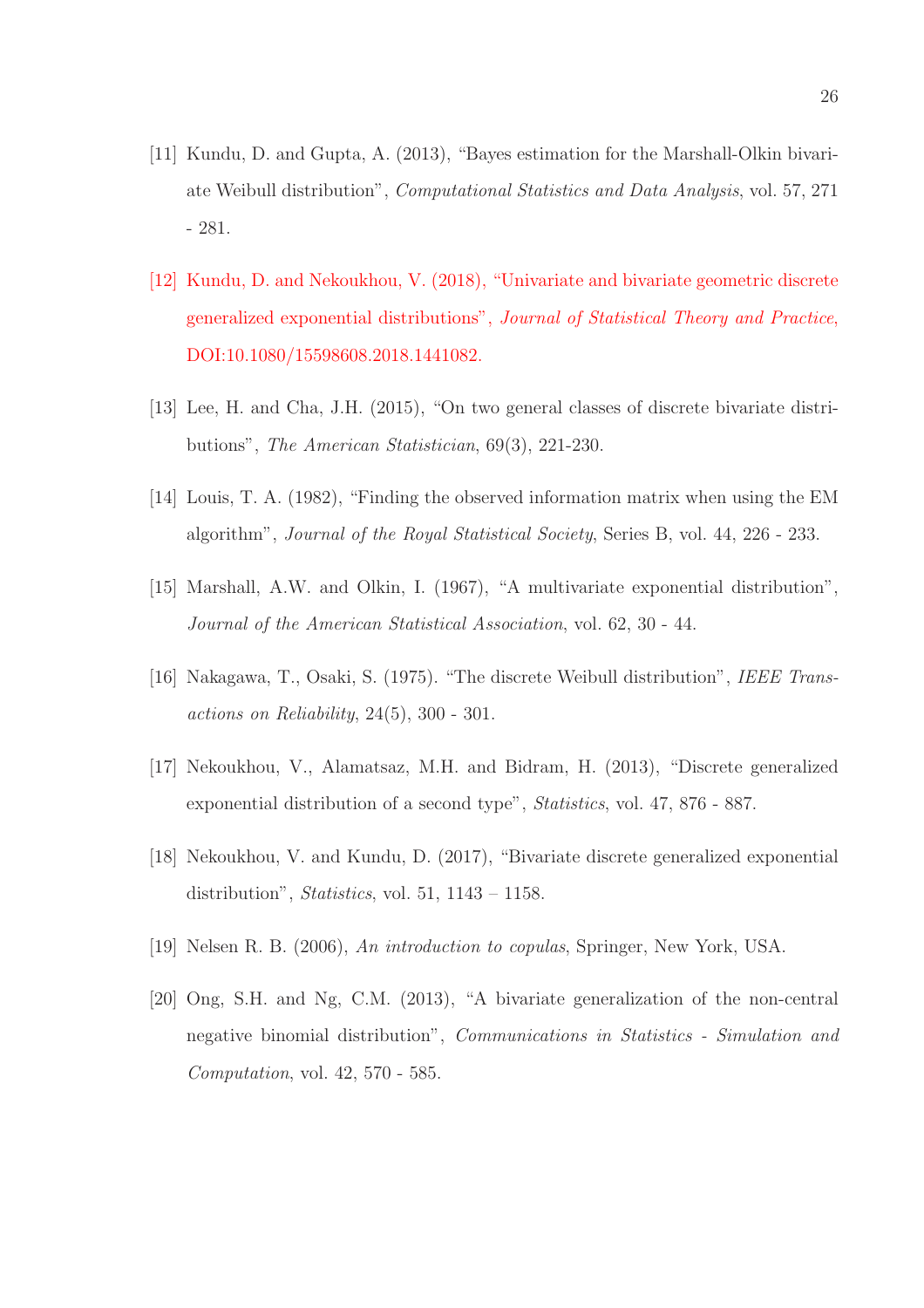- [21] Pena, A. and Gupta, A.K. (1990), "Bayes estimation for the Marshall-Olkin exponential distribution", Journal of the Royal Statistical Society, Ser B, vol. 52, 379 - 389.
- [22] Roy, D. (2002). "Discretization of continuous distributions with an application to stress-strength reliability", Calcutta Statistical Association Bulletin, 52, 297 313.
- [23] Wang, C.H. (2009). "Determining the optimal probing lot size for the wafer probe operation in semiconductor manufacturing", European Journal of Operation Research, 197, 126 - 133.
- [24] Wang, L.-C., Yang, Y., Yu, Y.-L., Zou, Y. (2010). "Undulation analysis of instantaneous availability under discrete Weibull distributions", Journal of System Engineering 25, 277 - 283.
- [25] Weibull W. (1951). "A statistical distribution of wide applicability", Journal of Applied Mechanics, 18, 293 297.
- [26] Wein, L.M., Wu, J.T. (2001). "Estimation of replicative senescence via a population dynamics model of cells in culture", Exp. Gerontol., 36, 79 - 88.

### Appendix:

In this Appendix, we provide the explicit expressions of  $\widehat{Y}_1$  and  $\widehat{Y}_2$ . First, let us consider the function

$$
g(\alpha,\lambda) = \left(\frac{\alpha-1}{\alpha\lambda}\right)^{1/\alpha},
$$

for  $\alpha > 1$  and  $\lambda > 0$ ;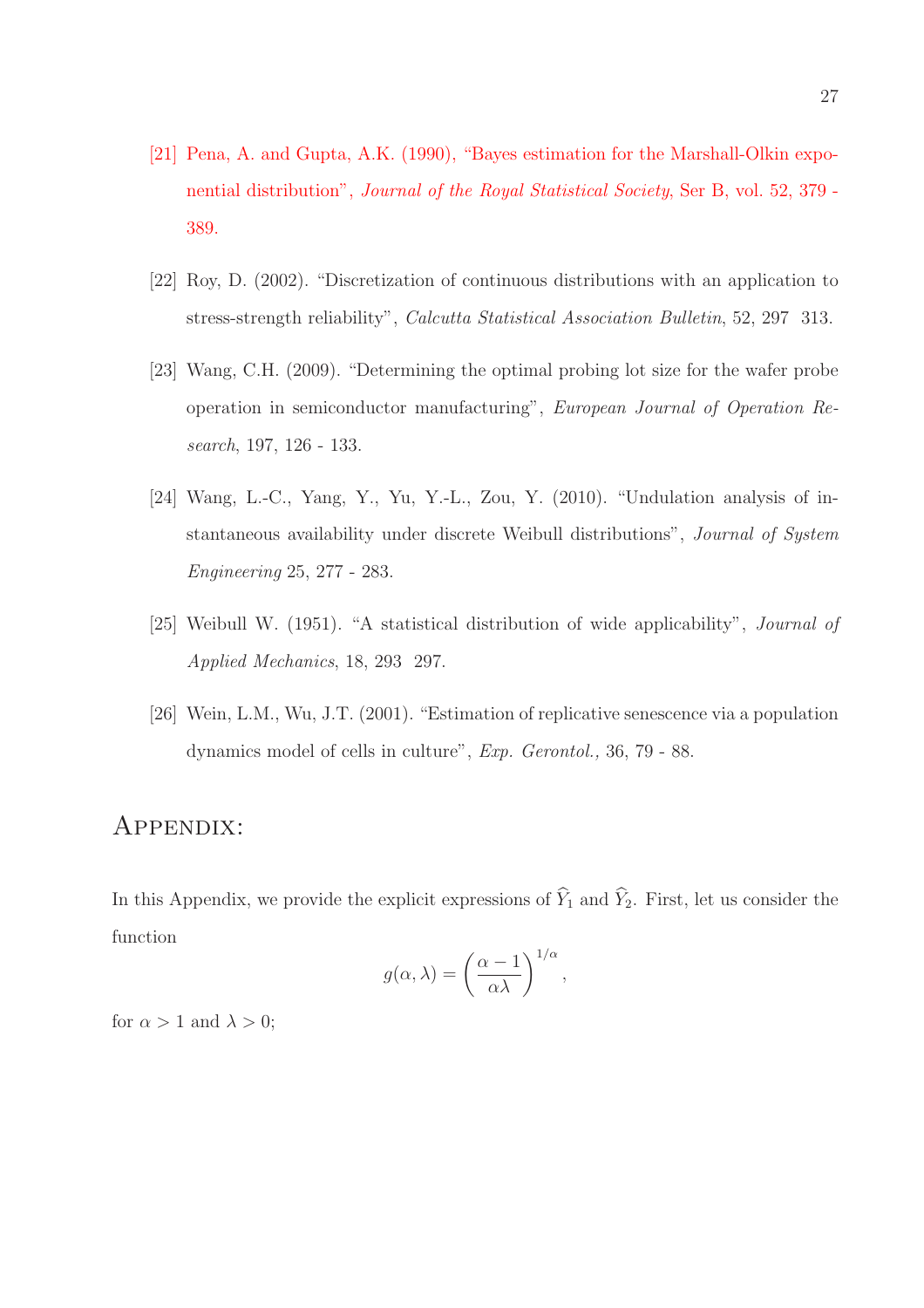(a) If  $i < j$ , then

$$
\widehat{Y}_1 = \begin{cases}\ni & \text{if } \alpha \leq 1 \text{ or } \alpha > 1 \text{ and } g(\alpha, \lambda_1) < i \\
g(\alpha, \lambda_1) & \text{if } \alpha > 1 \text{ and } i \leq g(\alpha, \lambda_1) \leq i + 1 \\
i + 1 & \text{if } \alpha > 1 \text{ and } g(\alpha, \lambda_1) > i + 1,\n\end{cases}
$$
\n
$$
\widehat{Y}_2 = \begin{cases}\nj & \text{if } \alpha \leq 1 \text{ or } \alpha > 1 \text{ and } g(\alpha, \lambda_0 + \lambda_2) < j \\
g(\alpha, \lambda_0 + \lambda_2) & \text{if } \alpha > 1 \text{ and } i \leq g(\alpha, \lambda_0 + \lambda_2) \leq j + 1 \\
j + 1 & \text{if } \alpha > 1 \text{ and } g(\alpha, \lambda_0 + \lambda_2) > j + 1.\n\end{cases}
$$

(b) If  $i > j$ , then

$$
\widehat{Y}_1 = \begin{cases}\ni & \text{if } \alpha \leq 1 \text{ or } \alpha > 1 \text{ and } g(\alpha, \lambda_0 + \lambda_1) < i \\
g(\alpha, \lambda_0 + \lambda_1) & \text{if } \alpha > 1 \text{ and } i \leq g(\alpha, \lambda_0 + \lambda_1) \leq i + 1 \\
i + 1 & \text{if } \alpha > 1 \text{ and } g(\alpha, \lambda_0 + \lambda_1) > i + 1,\n\end{cases}
$$
\n
$$
\widehat{Y}_2 = \begin{cases}\nj & \text{if } \alpha \leq 1 \text{ or } \alpha > 1 \text{ and } g(\alpha, \lambda_2) < j \\
g(\alpha, \lambda_2) & \text{if } \alpha > 1 \text{ and } i \leq g(\alpha, \lambda_2) \leq j + 1 \\
j + 1 & \text{if } \alpha > 1 \text{ and } g(\alpha, \lambda_2) > j + 1.\n\end{cases}
$$

(c) In the case  $i = j$ , in order to compute  $\widehat{Y}_1$  and  $\widehat{Y}_2$  we use the following notations,

$$
\widehat{W} = \begin{cases}\ni & \text{if } \alpha \le 1 \text{ or } \alpha > 1 \text{ and } g(\alpha, \lambda_0 + \lambda_1 + \lambda_2) < i \\
g(\alpha, \lambda_0 + \lambda_1 + \lambda_2) & \text{if } \alpha > 1 \text{ and } i \le g(\alpha, \lambda_0 + \lambda_1 + \lambda_2) \le i + 1 \\
i + 1 & \text{if } \alpha > 1 \text{ and } g(\alpha, \lambda_0 + \lambda_1 + \lambda_2) > i + 1,\n\end{cases}
$$

and

$$
A = \frac{f_{WE}(\widehat{W}; \alpha, \lambda_0 + \lambda_1 + \lambda_2)}{P(i \le Y < i + 1)}.
$$

If  $\alpha \leq 1$ , then define  $U_1 = U_2 = i$ . If  $\alpha > 1$  and  $g(\alpha, \lambda_1) < g(\alpha, \lambda_0 + \lambda_2)$ , then define  $U_1$ and  $U_2$  as follows,

$$
\widehat{U}_1 = \begin{cases}\ni & \text{if } g(\alpha, \lambda_1) < i \\
g(\alpha, \lambda_1) & \text{if } i \le g(\alpha, \lambda_1) \le i+1 \\
i+1 & \text{if } g(\alpha, \lambda_1) > i+1, \\
& \text{if } g(\alpha, \lambda_1) > i+1, \\
& \text{if } g(\alpha, \lambda_0 + \lambda_2) < i \\
i+1 & \text{if } g(\alpha, \lambda_0 + \lambda_2) > i+1,\n\end{cases}
$$

and

$$
B = \frac{f_{WE}(\widehat{U}_1; \alpha, \lambda_1) f_{WE}(\widehat{U}_2; \alpha, \lambda_0 + \lambda_2)}{P(i \le Y_1 < i+1, i \le Y_2 < i+1)}.
$$